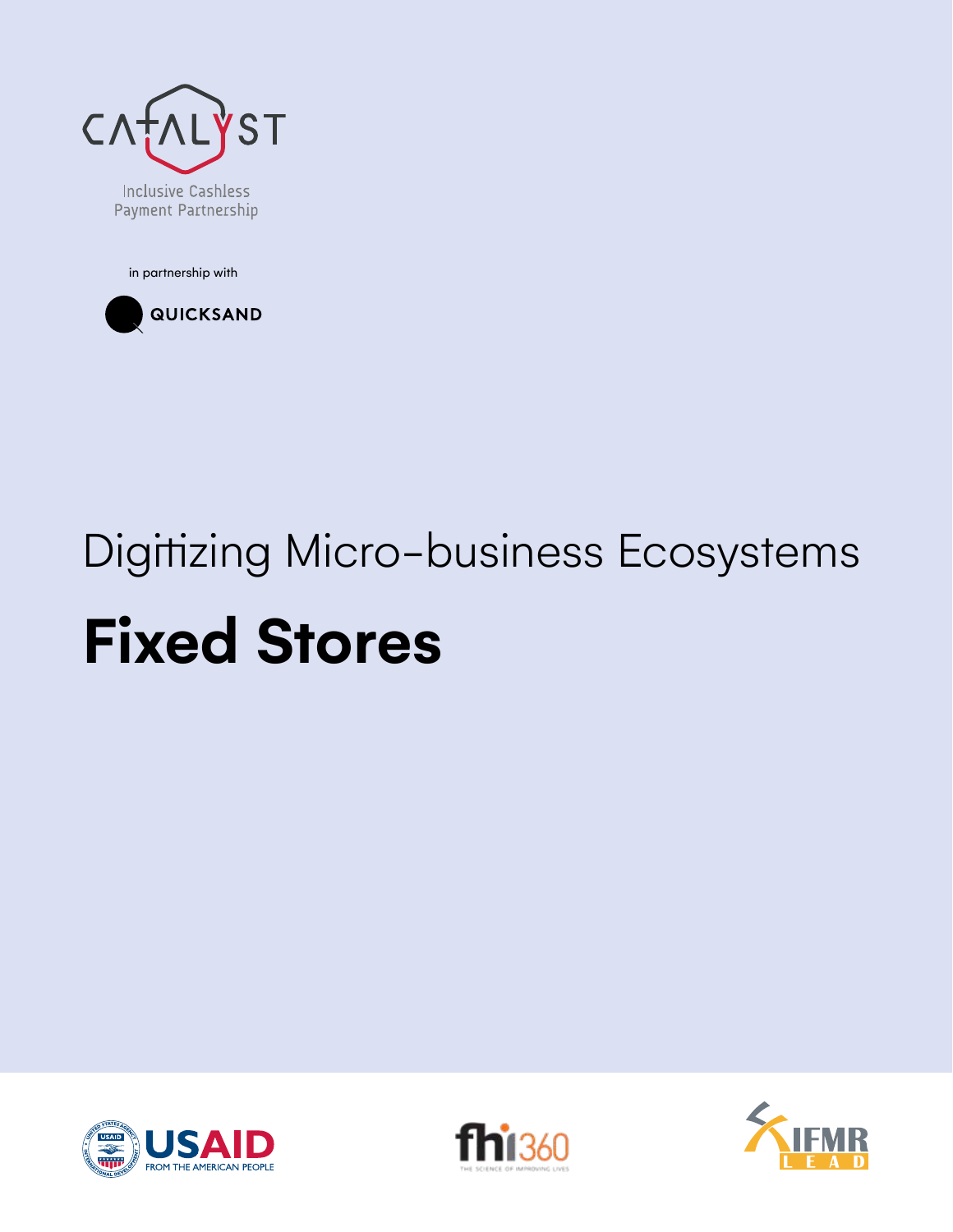*This publication is made possible by the generous support of the American people through the United States Agency for International Development (USAID). The contents are the responsibility of CATALYST and do not necessarily reflect the views of USAID or the United States Government.*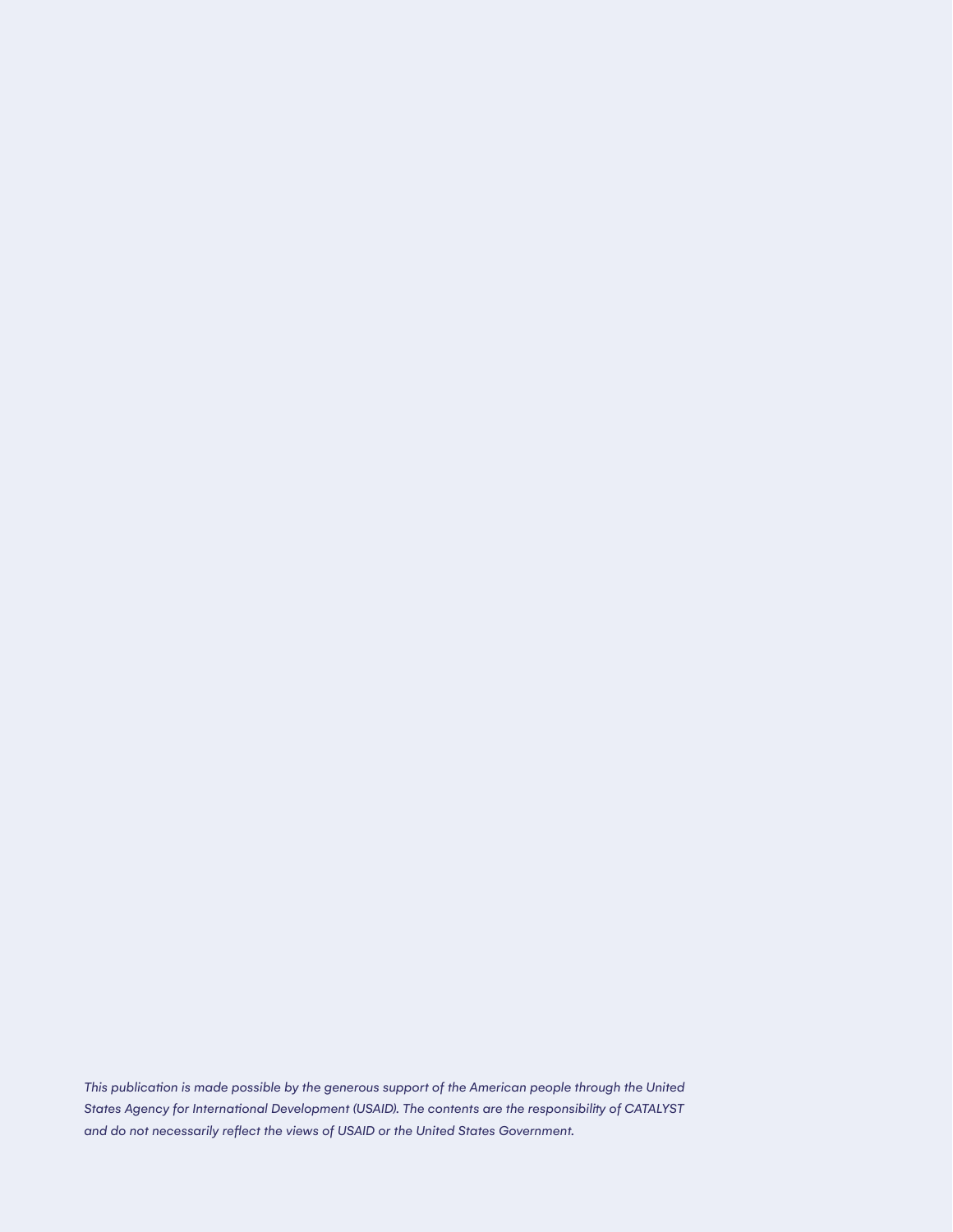## **Contents**

| <b>Context</b>                                            | $\overline{\mathbf{2}}$ |
|-----------------------------------------------------------|-------------------------|
| Understanding the fixed store landscape                   |                         |
|                                                           |                         |
| <b>Case study</b>                                         | 9                       |
| Digitizing kirana store transactions in Jaipur, Rajasthan |                         |
|                                                           |                         |
| <b>Opportunity</b>                                        | 16                      |
| Transforming the fixed store ecosystem                    |                         |
|                                                           |                         |
| <b>Designing a business model</b>                         | 20                      |
| <b>Product suite</b>                                      |                         |
| User experience and user interface design                 |                         |
| Sales and distribution model                              |                         |
| Developing a revenue model                                |                         |
| Key partnerships                                          |                         |
|                                                           |                         |

#### **Concluding thoughts**

**31**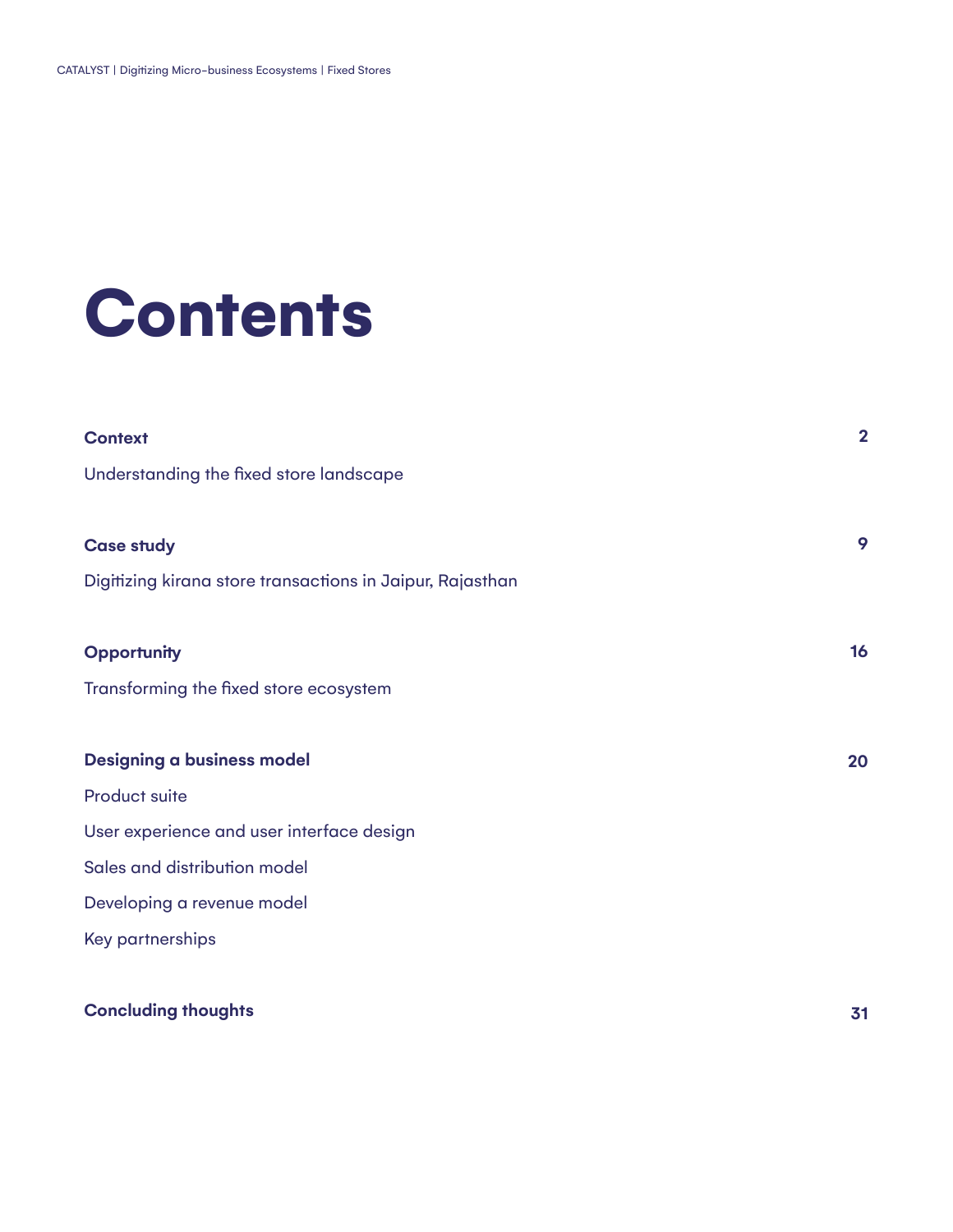## **Context**

## **Understanding the fixed store landscape**

Recent changes in the policy and regulatory landscape in India have encouraged a move towards a cash-light economy. This has been accompanied by the development of an enabling public technology infrastructure, that has opened up the participation of public and private sector in bringing the mass market into the financial mainstream through technology driven innovations. While this combined effort has led to a significant increase in cashless payments, these have so far been confined to certain markets and use cases (eg. peer-to-peer transactions, online commerce).

The mass market in India continues to remain cash-dominated. Micro merchants, typified by neighborhood mom and pop stores, account for over 90% of retail value and are a key link in the digitization journey for most Indians, and transformation across the broader commercial value chain.

The **fixed establishment based store** as a category of micro-merchants is diverse with significant variation in category type, number of customer and supplier transactions, average transaction size, customer profiles, business turnover and margins, etc. These variations point to the fact that there is no singular digitization solution that can work across this merchant category and any product or service aimed at fixed store merchants will need to respond to this diversity with customized experiences and business models.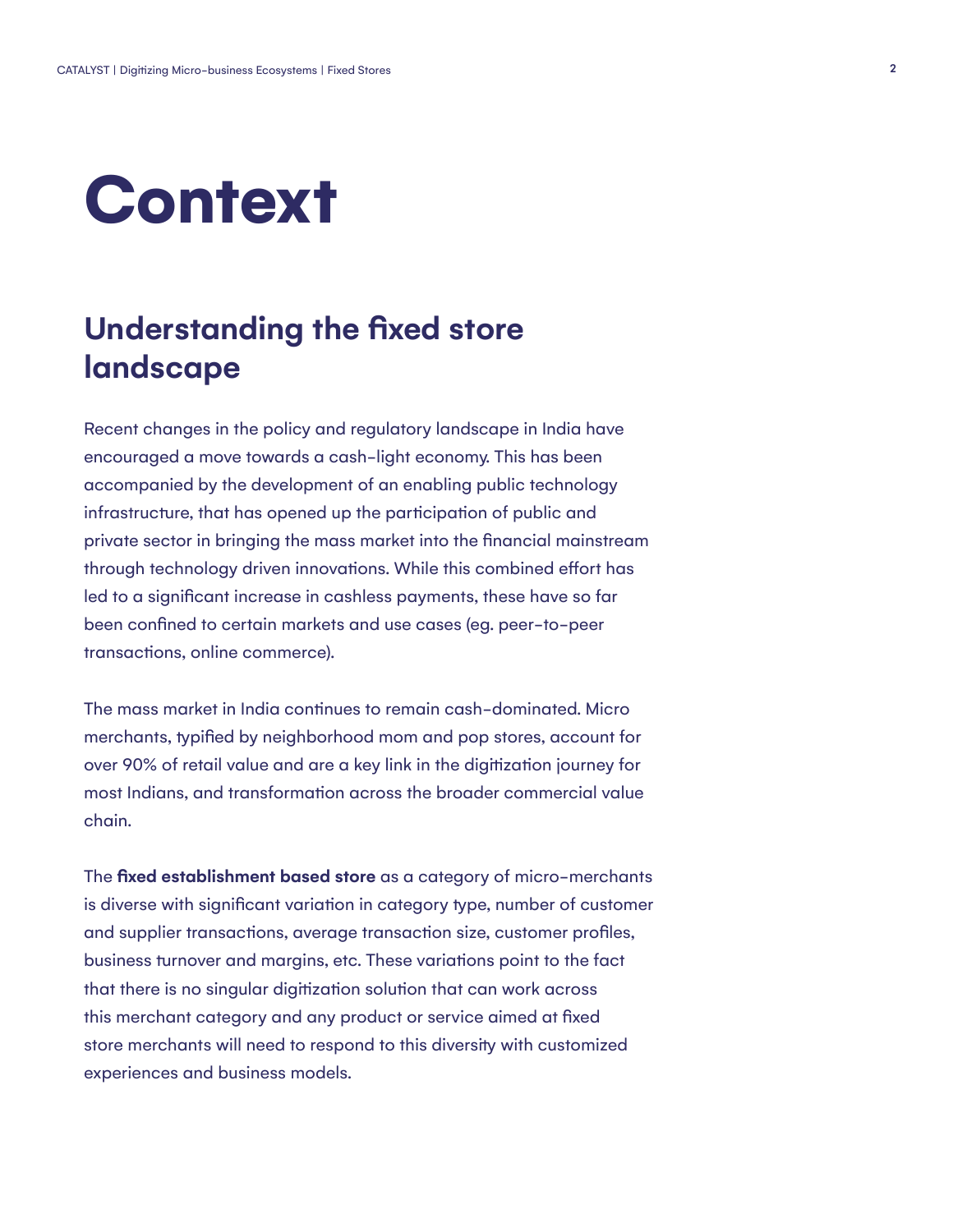Digitizing the fixed store ecosystem means overcoming serious challenges from both the supply as well as the demand side. On the supply side, it is well documented that traditional banks are yet to find compelling financial incentives to invest in merchant acquisition. On the demand side, there are several expressed as well as latent challenges such as:

- ease and comfort of cash transactions especially for businesses with high velocity of micro transactions (for example, a juice stall)
- the entrenched cash habits of their counterparts both downstream (consumers) and upstream (suppliers)
- an evident gap in relevant solutions and business models aimed at digitizing this ecosystem
- (and less expressedly) a disinclination on the part of merchants in declaring formal incomes for tax reasons

In spite of these challenges, there are favorable headwinds to address the digitization potential of this segment. These include:

- Policy and institutional reforms such as GST, tax breaks for digital businesses, new licenses for payment banks and favorable merchant discount rates (MDR) for new and efficient digital payment technologies etc.
- The development and proliferation of affordable and convenient technologies encapsulated within the India Stack including Aadhaar, UPI amongst others, to enable easier and cost-effective onboarding of small merchants, and the integration of payments in their broader business workflows.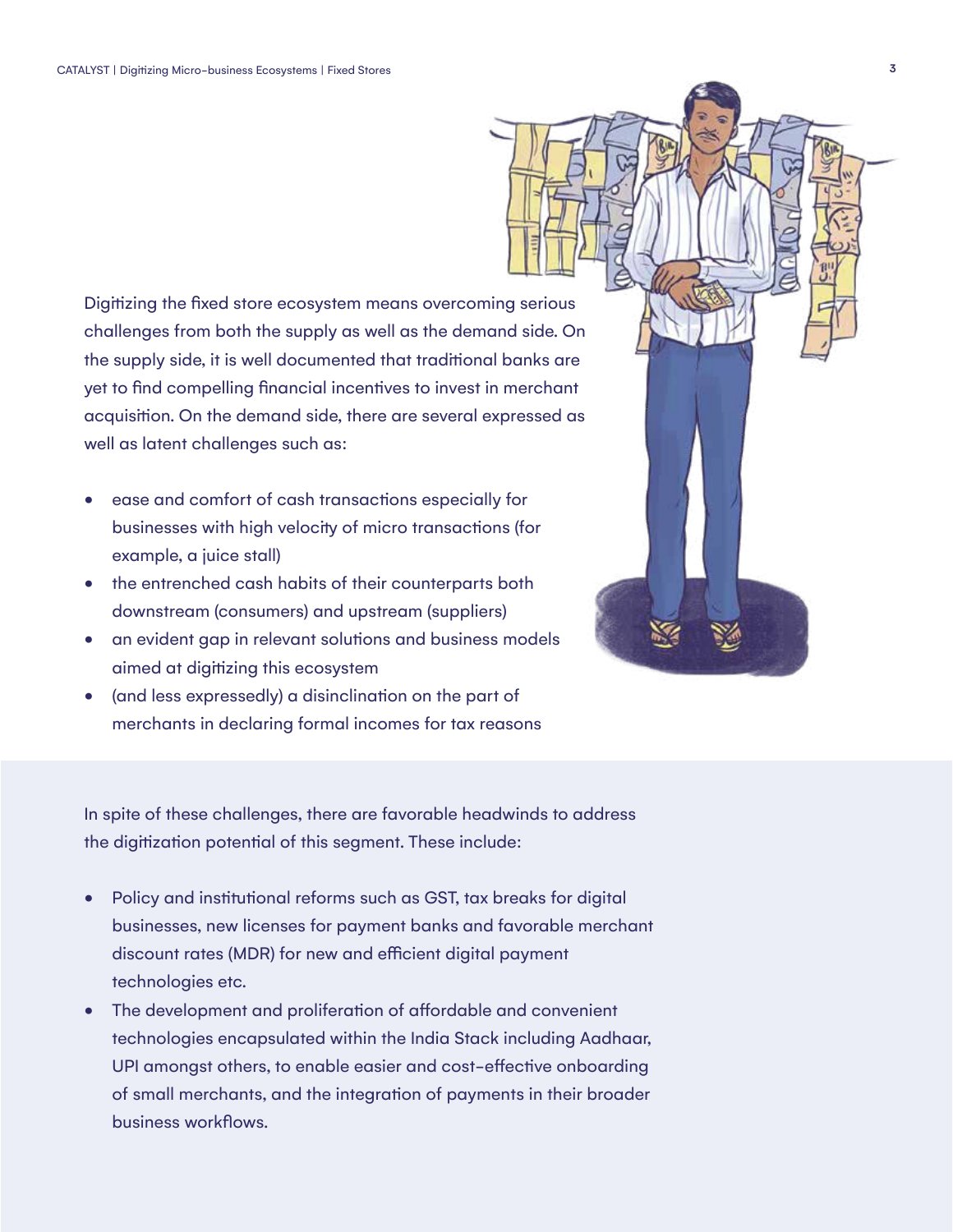*The table below<sup>1</sup>highlights the diversity of the segment and some key characteristics of each category within it. These figures are representative of the segment in general:*

|                             | Average<br>ticket<br>size<br>(INR) | Profit as a<br>% of sales | <b>Repeat</b><br>customer<br>rates | <b>Customer</b><br>profile                                      | <b>Amount</b><br>of time<br>spent by<br><b>customers</b><br>during<br>purchase | <b>Smartphone</b><br>ownership | <b>Supply</b><br>chain<br>organization      | <b>Digital</b><br>payment<br>adoption<br>rates |
|-----------------------------|------------------------------------|---------------------------|------------------------------------|-----------------------------------------------------------------|--------------------------------------------------------------------------------|--------------------------------|---------------------------------------------|------------------------------------------------|
| Retail                      |                                    |                           |                                    |                                                                 |                                                                                |                                |                                             |                                                |
| <b>General Store</b>        | 150                                | 19%                       | 50%                                | General, often<br>domestic help                                 | Low                                                                            | 70%                            | Fragmented                                  | 37%                                            |
| Dairy Booth                 | 50                                 | 3%                        | 75%                                | General, often<br>domestic help                                 | Low                                                                            | 52%                            | Federated                                   | 13%                                            |
| Hardware and<br>Homeware    | 500                                | 19%                       | 30%                                | Middle class<br>and vendors<br>(e,g, plumbers,<br>electricians) | High                                                                           | 78%                            | Fragmented                                  | 50%                                            |
| Apparel &<br>Footwear       | 500                                | 20%                       | 30%                                | Middle class                                                    | High                                                                           | 83%                            | Fragmented                                  | 53%                                            |
| Toiletries &<br>Cosmetics   | 300                                | 23%                       | 30%                                | Middle class<br>with women<br>a dominant<br>consumer group      | Medium                                                                         | 84%                            | Fragmented                                  | 29%                                            |
| Medical                     | 200                                | 22%                       | 50%                                | Middle class                                                    | Medium                                                                         | 90%                            | Fragmented                                  | 38%                                            |
| Wholesale                   | 2000                               | 14%                       | 50%                                | <b>Middle class</b>                                             | High                                                                           | 87%                            | Fragmented<br>but less<br>than<br>retailers | 47%                                            |
| <b>Services</b>             |                                    |                           |                                    |                                                                 |                                                                                |                                |                                             |                                                |
| Food                        | 50                                 | 25%                       | 50%                                | Vendors                                                         | Low                                                                            | 69%                            | Fragmented                                  | 30%                                            |
| eMitra                      | 100                                | 40%                       | 50%                                | Older customers,<br>low-income                                  | Medium                                                                         | 94%                            | Federated                                   | 95%                                            |
| Hardware &<br>Manufacturing | 450                                | 24%                       | 33%                                | Vendors                                                         | High                                                                           | 69%                            | Fragmented                                  | 32%                                            |

*Note:* Figures represent median values

**1** Represents a sample of 1300 merchants across purposefully sampled categories. For details see: Mapping the merchants mind - An analysis of digital payment behaviors by fixed store merchants in Jaipur, CATALYST at IFMR, May 2018.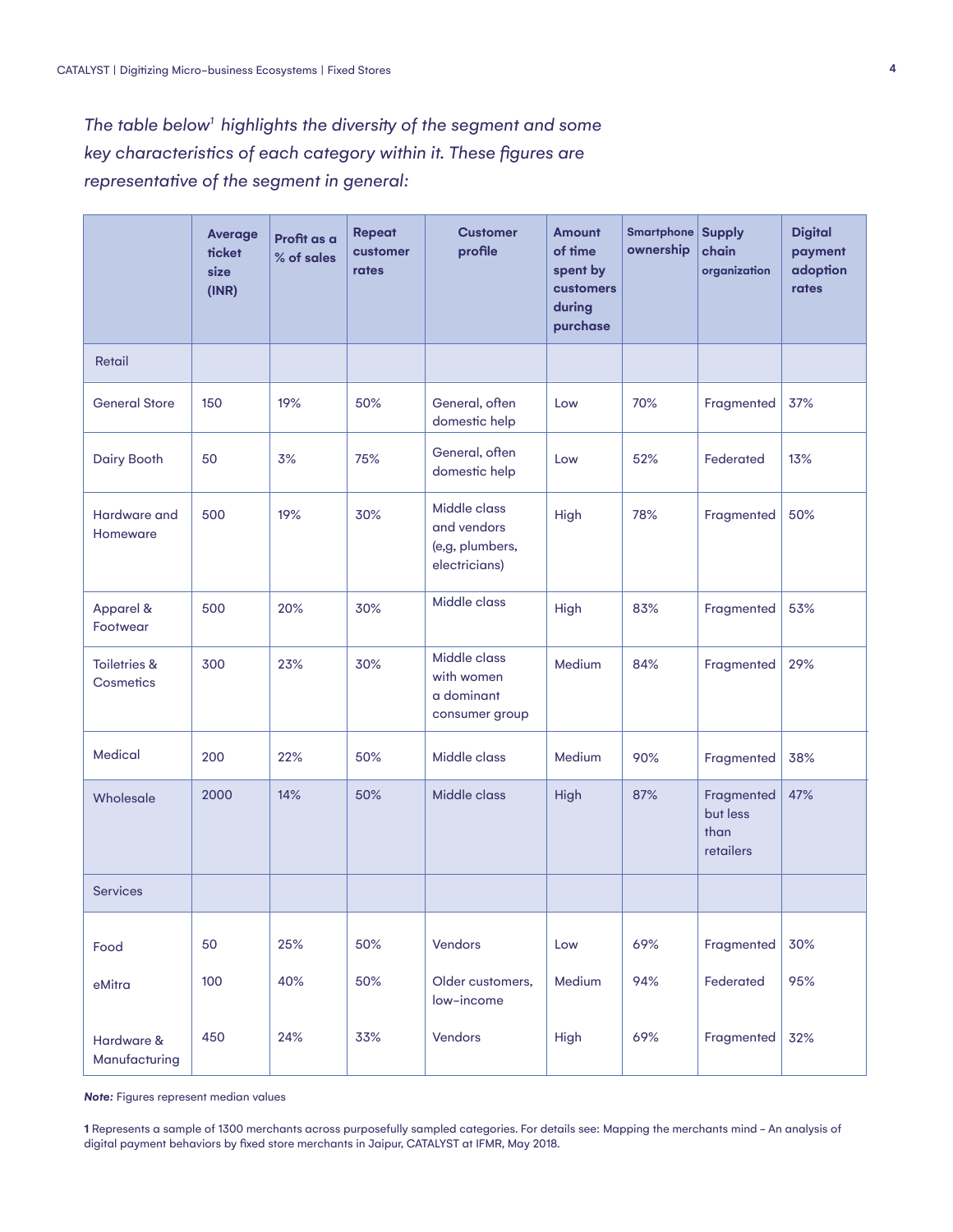*Summarized below are a few critical pain points that fixed store merchants face related to digitization:* 

## **Lack of tools and avenues to achieve the growth that most fixed store merchants aspire towards**

CATALYST's study of this segment revealed that almost 90% of the small traders and retailers surveyed showed a strong aspiration to grow their businesses - through new customers, increased sales, and greater product diversification. This is especially true in an environment where competitive pressure is increasing from corporatized and online retail. However, merchants often lack the necessary tools and avenues to effectively meet their business goals. For example, formal credit - crucial for such activities as inventory expansion, expansion into new product categories, refurbishment of the establishment etc. – is largely unavailable to fixed store merchants in spite of clocking a large velocity of transactions. Often the inability of merchants to record their transaction histories or a systematic capture of their business metrics makes their credit worthiness impossible to evaluate. In addition, traditional banks and financial institutions have cumbersome processes and business models that are incompatible with the needs of these smaller businesses. As a result, even merchants that can demonstrate an ability and willingness to pay, tend to rely on typically inefficient and informal modes of financing for their business needs.

**Design Principle #1:** Demonstrate the immediate and tangible link of digital payments to greater business value

**Design Principle #2:** Link digital payment histories with access to financing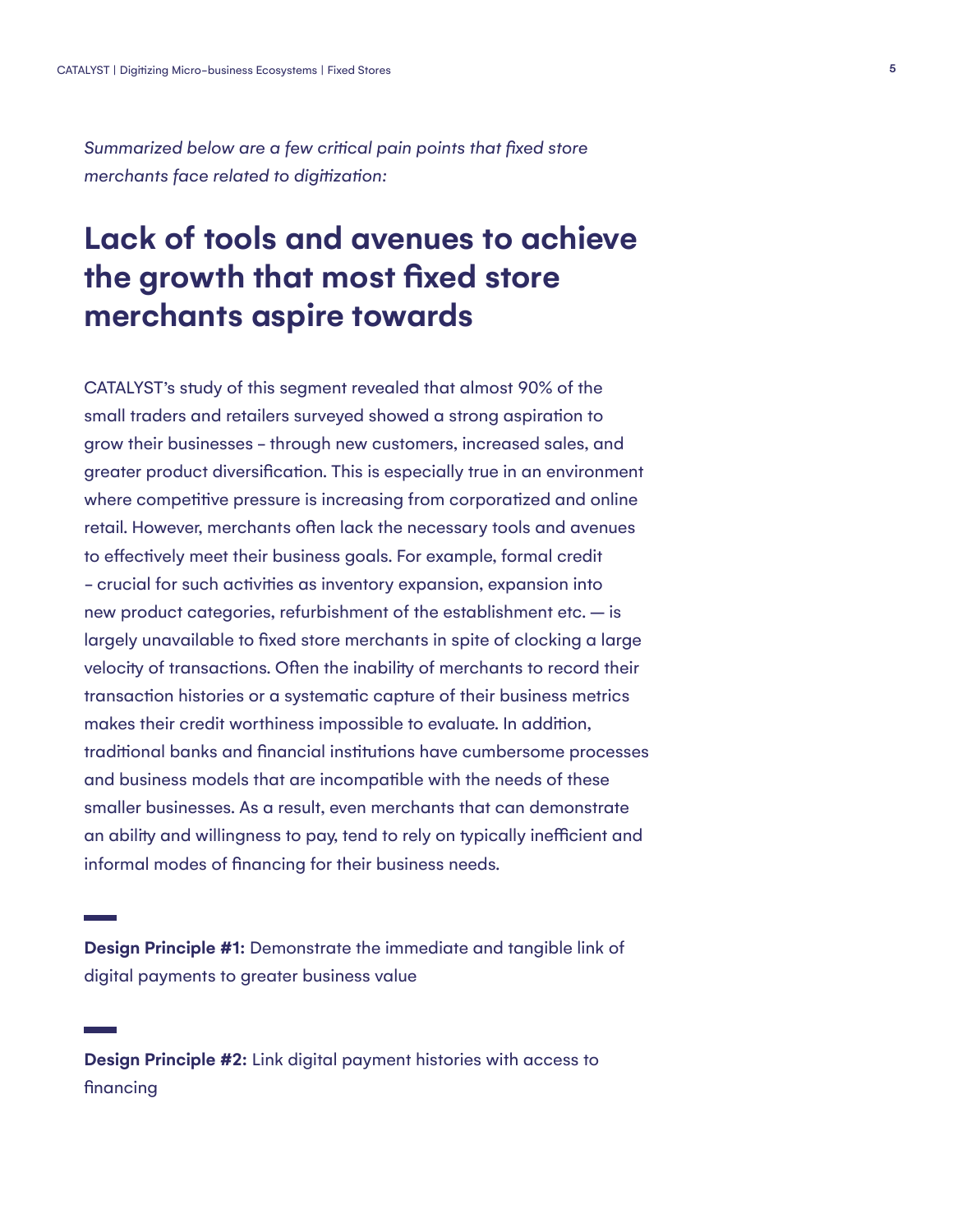## **An ad-hoc approach to transactions and record keeping precludes access to key business insights**

On an average, most micro-merchants have significant room to tighten operations, focus their energy on strategic matters and conduct more targeted sales. Business insights, however, require a process-oriented, formalized approach to record keeping and transactions. There are several disadvantages to manual methods of record keeping and transactions, primary being that they are tedious and time consuming, but also that they prevent the ability to detect meta trends and auto triggers that drive business benefits.

**Design Principle #3:** Provide actionable business insights in the short term, with least disruption to existing business workflows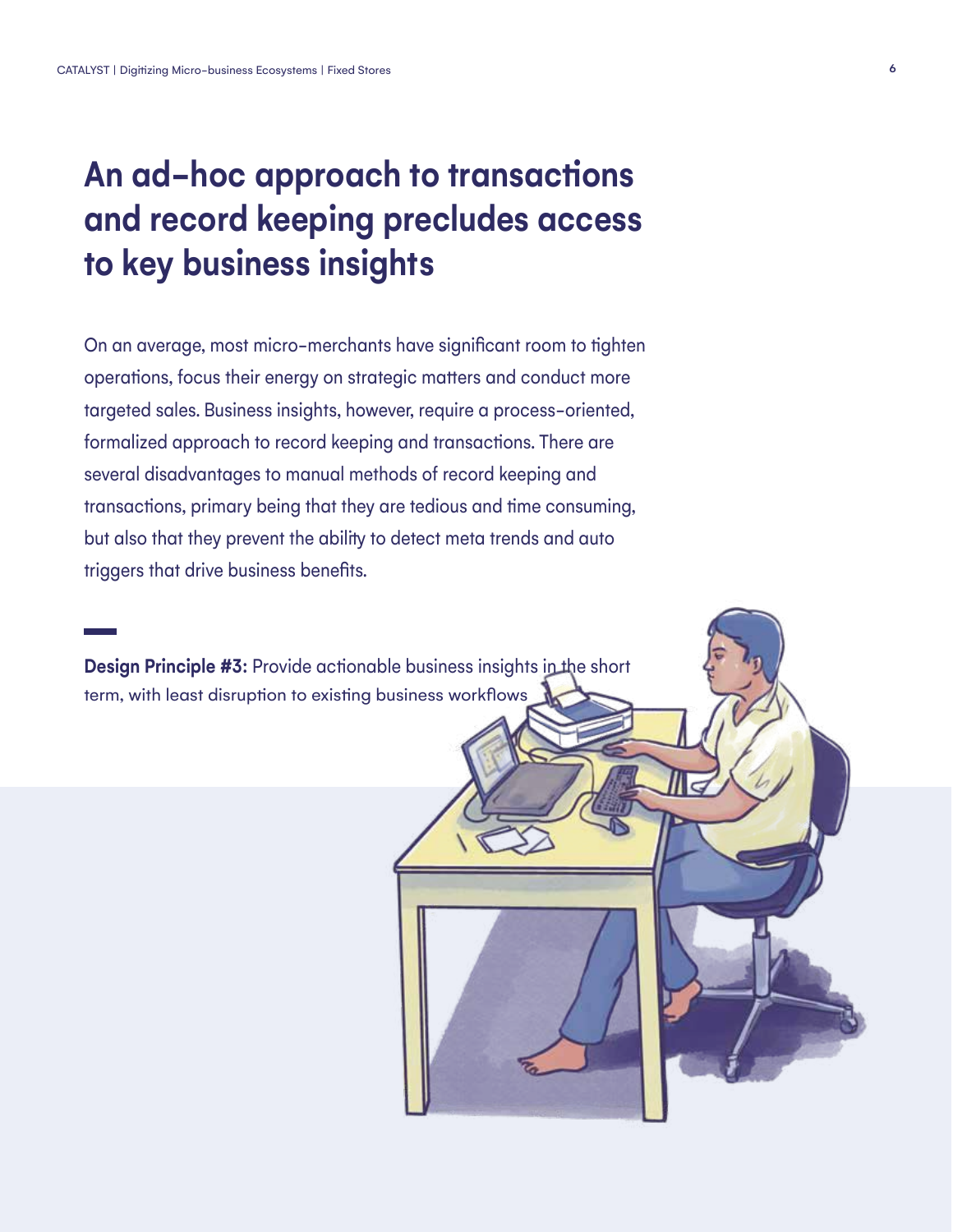## **The cost of non-compliance will only ratchet up with time for micro-merchants**

A cash-based environment accompanied by little to no bookkeeping means that many micro-merchants operate outside the tax system. In the short term this is a powerful disincentive for digitization for many shopkeepers. However, in the long run, the government is expected to pursue tax compliance aggressively. The GST regime is an important milestone in what the government expects would be a journey towards formalization for large parts of the informal sector. This implies that over time, the cost of non-compliance will increase for micro-merchants, in the form of monetary penalties and other punitive measures. Furthermore, their journey towards compliance will be complicated by reliance on cash and manual bookkeeping, which will mean a more time-consuming and expensive auditing process.

**Design Principle #4** Design digital solutions with a view to reduce time, effort and money involved in key business workflows especially tax compliance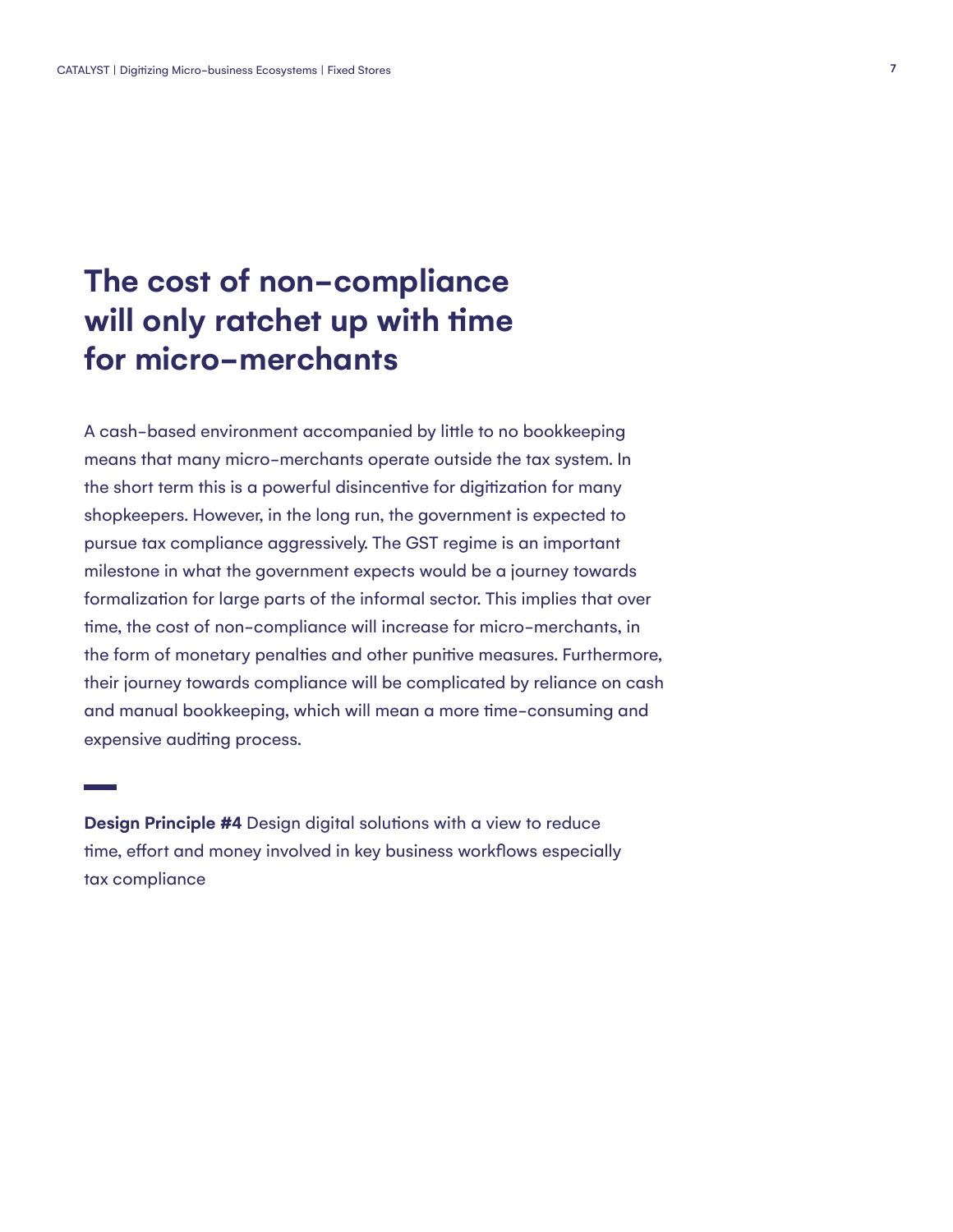## **Thin operating margins limit willingness to pay**

Traditional digital payment instrument costs (for example, the card ecosystem) have included significant upfront installation costs, monthly recurring rental fees, and transaction fees. New acceptance technologies that are built for smartphones are more affordable, but even transaction fees alone can be a barrier for micro merchants that deal with small ticket sizes and razor thin margins, not to mention low trust and high transition costs.

**Design principle #5:** Pricing needs to be directly tied to value created

## **Cash is endemic in the ecosystem and any change is seen as disruptive**

Often, what may motivate the merchants to adopt digital payments is a demand from counter parties such as customers and suppliers. However in this ecosystem, cash is so entrenched that there is little expectation from these counterparties to go digital without any external intervention. Furthermore, customers habituated to paying in cash anonymously, may find the nudge to pay digitally disruptive.

The pain points described above point towards how an effective digitization strategy can be framed to tackle them. The opportunities associated with the digitization potential of this segment are discussed in the following section.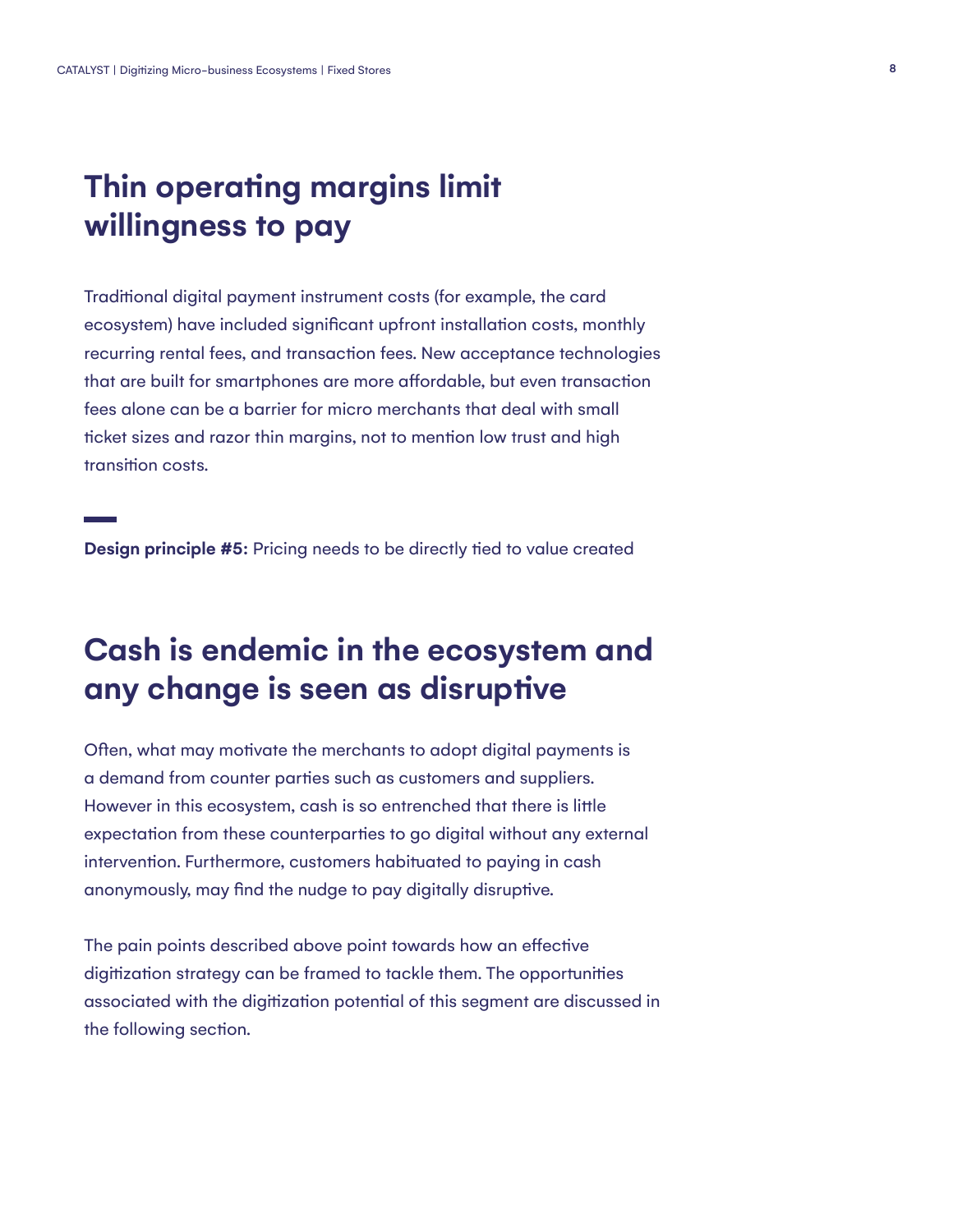# **Case study**

## **Digitizing fixed store transactions in Jaipur, Rajasthan**

Barkat Nagar is a major low-income market cluster in Jaipur, with a presence of nearly 600 merchants in a stretch of 1.5 km. The establishments mainly consist of specialized stores dealing in apparel, general merchandise and books. The familiarity with digital payments in the neighborhood is relatively high owing to a consumer population engaged in white collar jobs or businesses, a strong youth presence and a reasonable penetration of mobile wallets amongst the merchant cluster.

CATALYST conducted a set of pilots in Barkat Nagar seeking to digitize customer-to-merchant payments. These efforts were largely focused on:

- Digitizing a dense market cluster of ~500 shops in two phases one with a broad spectrum of solutions and a follow-on focused more narrowly on UPI with QR code as acceptance form factor for ease of use
- Targeting certain federated networks of merchants that CATALYST had access to – namely eMitras (outlets providing Government of Rajasthan's G2P services) and dairy retail booths
- As part of its incubation program, partnering with two companies PayNearBy and FingPay - both of which are building new Aadhaar payment based propositions relevant to fixed store merchants. Details regarding the interventions in the market cluster and eMitra network are provided below.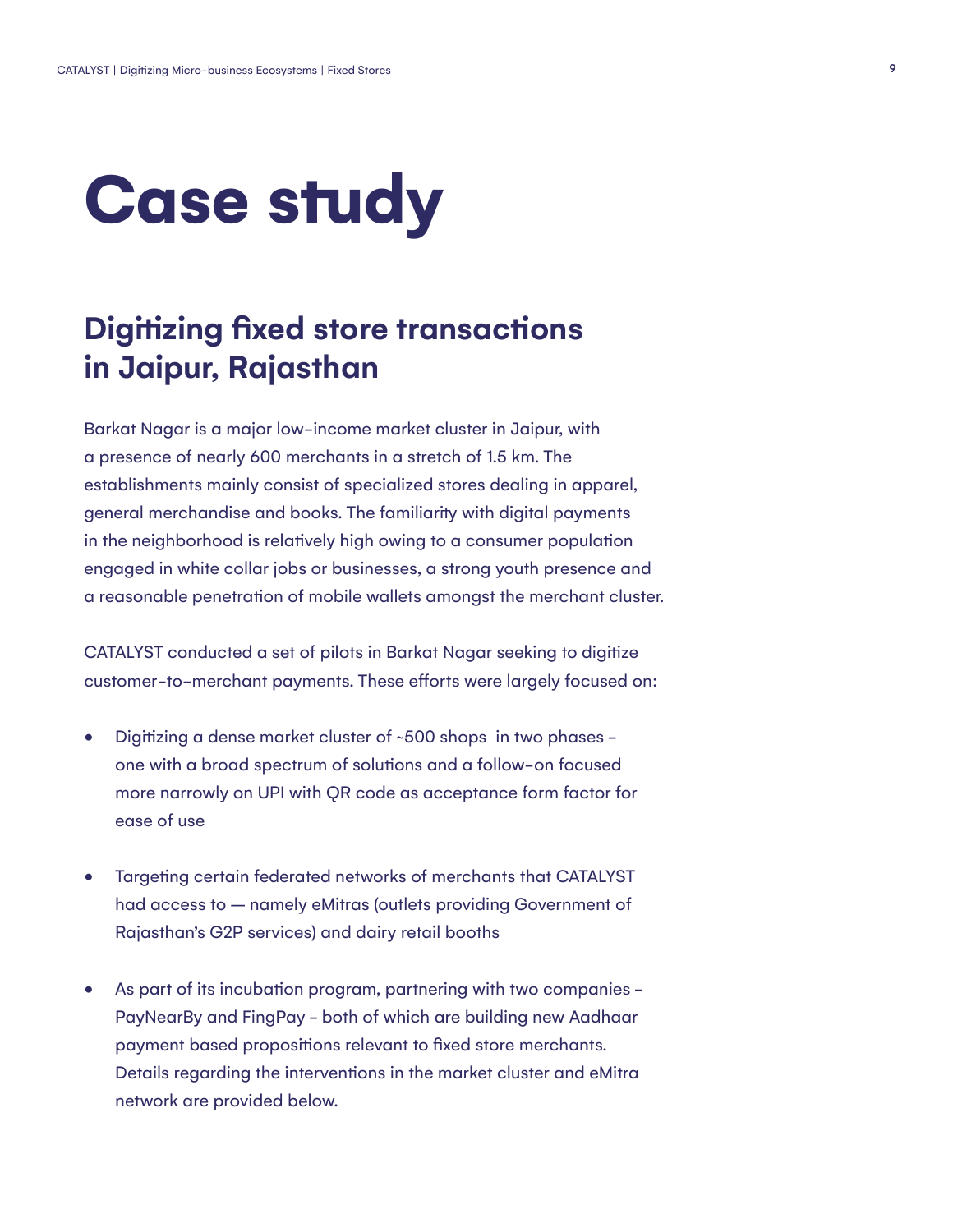### **Digitizing a dense market cluster**

In an ecosystem where there is limited penetration of digital payments among customers, the challenge is two-fold – adoption of digital payment acceptance solutions by merchants and nudging customers to pay digitally through relevant form factors (cards and mobile). This becomes even more challenging with newer technologies (eg. UPI), which require a cumbersome registration and onboarding process. The main activities carried out by CATALYST in the two phases and the key learnings from each are captured below.

#### **Phase One**

In the first phase of engagement in Barkat Nagar, CATALYST partnered with a set of solution partners (including banks) that offer a spectrum of solution technologies across price points (ranging from relatively expensive PoS terminals to less expensive app-based solutions). CATALYST, then aligned and consulted with local stakeholders including the Government of Rajasthan, the local councillor and the local merchant association to frame the best engagement strategy with the community. The next step was to disseminate information, including distribution of collaterals with relevant and accurate data comparing the benefits, costs, terms & conditions of different solutions on offer. This was accompanied by store-to-store visits by trained CATALYST feet-on-street personnel whose focus was on education and awareness building (versus marketing and promotion). Finally, decisions on merchant adoption of digital methods of payments and their sustained use over time were recorded and analyzed.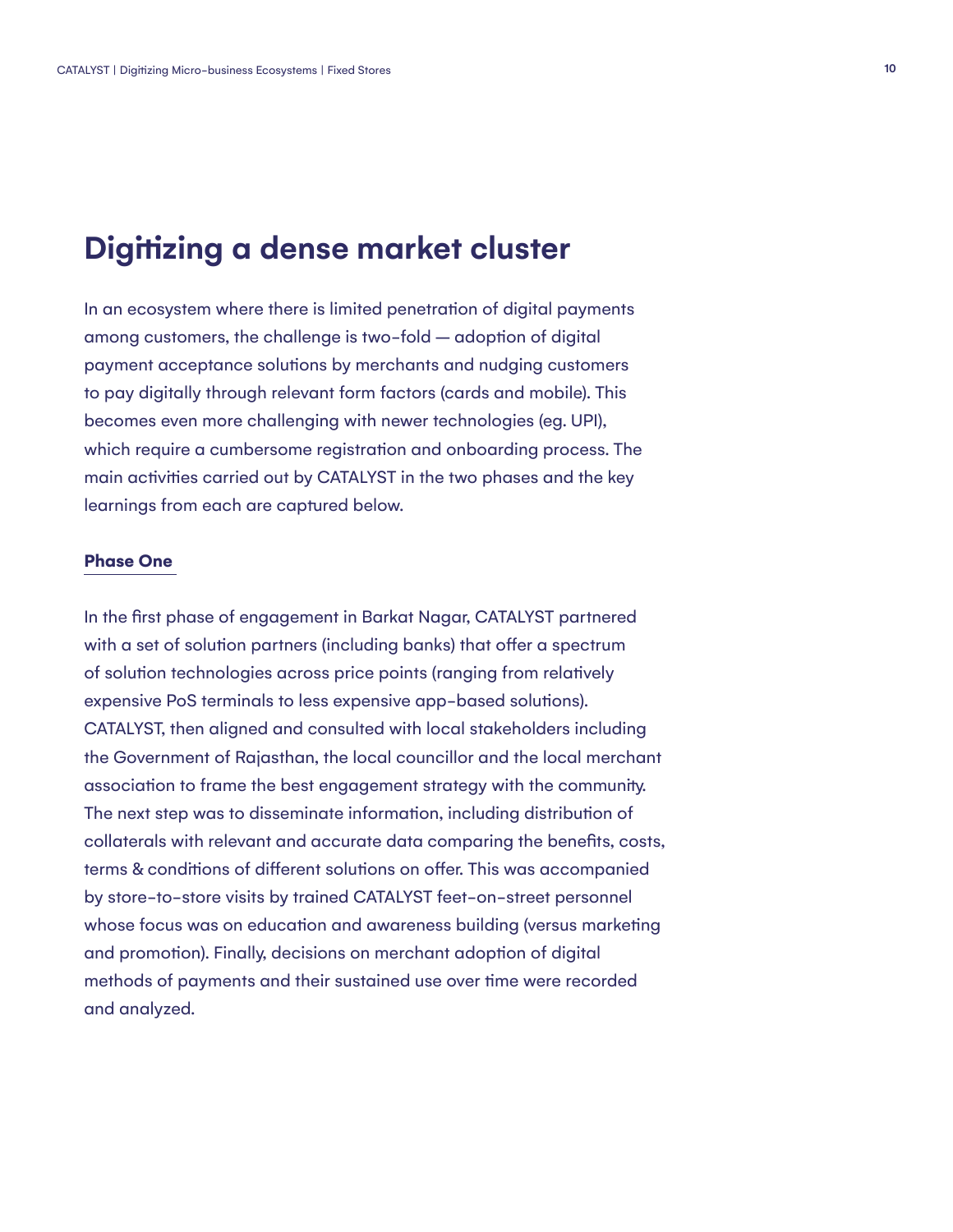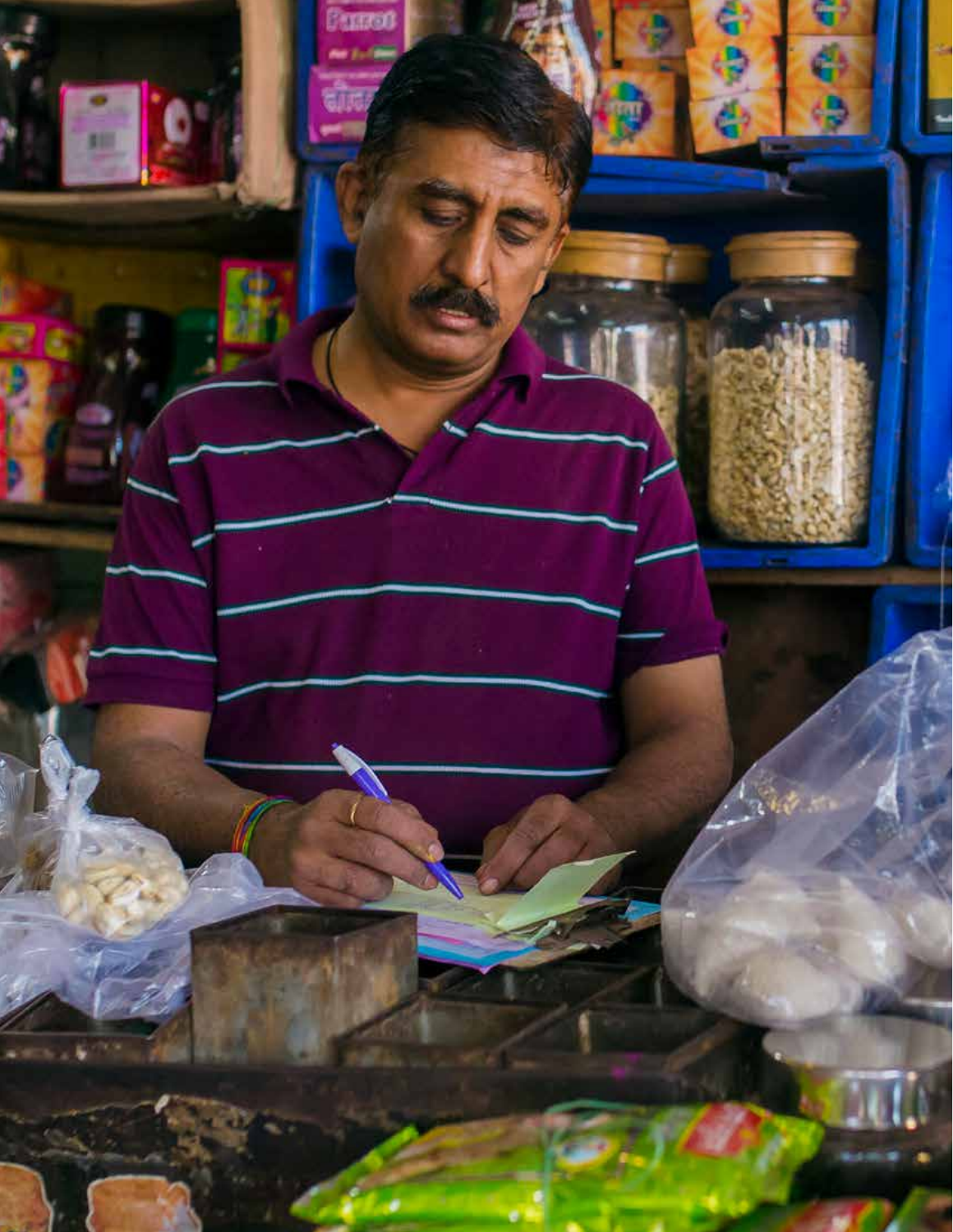#### **Key learnings from phase one**

- Demand from customers for digital payments is a powerful nudge factor for merchants. Merchants typically base their decision to adopt digital payment solutions on the number of customers turned away due to their inability to accept their tender. However, the market in Barkat Nagar had a high consumer preference for cash payments thereby creating a disincentive for merchants to shift to digital payments
- Mobile Point of Sale (mPoS) solutions saw higher adoption as compared to traditional PoS solutions, primarily due to their lower cost of trial. Additionally, the ease of use of the mPoS solution was also an influencing factor
- Similarly, weblink solutions were also adopted by some merchants as there was no upfront cost associated with them
- However, sustained usage of mPOS, app and weblink based solutions was low, primarily due to poor quality or time-consuming experiences (for both upfront registration as a well as subsequent transactions)
- Interestingly, a significant share of consumers when nudged to pay digitally at merchant points of sale readily switched from cash to cards. This was in large part due to the ready availability of debit cards with consumers.

#### **Phase two**

In the second phase, CATALYST focused its efforts on UPI (BHIM and PhonePe), which had shown high initial adoption (though lower sustained usage) by merchants, primarily due to the absence of any upfront fee. CATALYST also sought to test QR codes as an acceptance form factor for merchants along with the role that incentives would play in driving their use. To this end, CATALYST ran a store-to-store beat to engage merchants on UPI QR, help onboard them when there was interest, and then print and stick a QR in a prominent place in the store. Furthermore, the merchant was trained on how to enable customers to use UPI QR and usage-based incentives were conveyed to the merchant. These included incentives for the merchant over and above those already being offered by digital payment solutions and a lottery based incentive for the merchant's customers<sup>2</sup>. Like in the first phase, adoption and follow on usage was tracked and reasons recorded.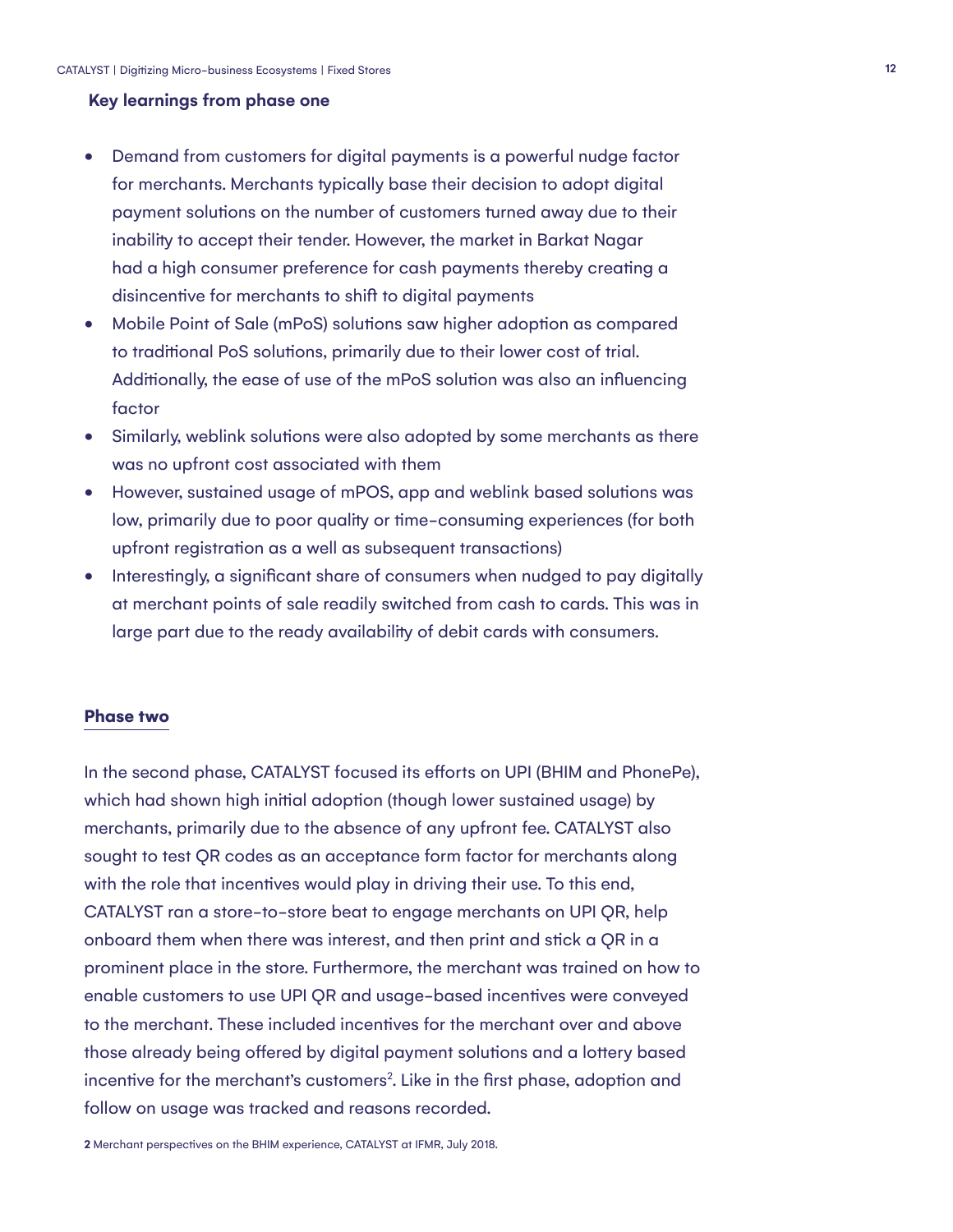#### **Key learnings from phase two**

- BHIM activations were driven by the simplicity of the solution including instant sign-up and activation. Handholding at the time of onboarding help convert "interested" merchants to UPI-enabled ones.
- The BHIM soution's association with the Government led to greater recall and enhanced trust from merchants and customers, which led to a greater openness to try the solution
- At the same time, failed activations caused due to issues related to debit card authentication and linkage of mobiles to bank accounts led to significant drop-offs
- There was a lack of demand for UPI payments from consumers driven by a lack of solution awareness. Merchants were also neither willing nor able to significantly change their customer's behaviors.

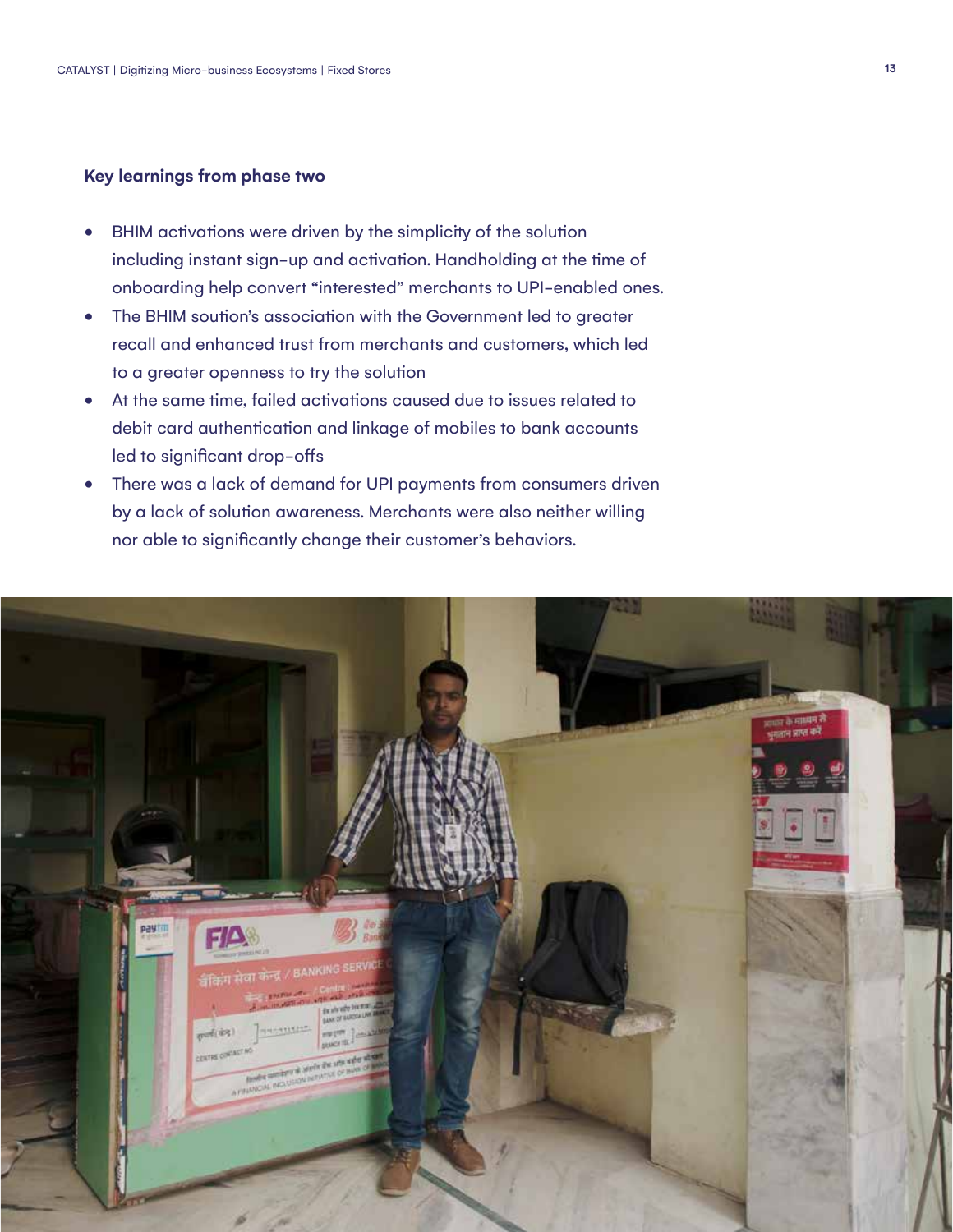## **Digitizing eMitra payments**

#### **Context and rationale**

The efforts here were focused on ascertaining the digitization potential of a network of e-governance service providers, who are already digitally connected, and where the influence of a single institution could possibly drive large-scale conversion.

eMitra is a Government of Rajasthan (GoR) e-governance platform, which provides government to customer (G2C) and business to customer (B2C) services to citizens including utility bill payments, registrations for government services, etc. Rajasthan has over 52,000 physical eMitra centers across the state of which approximately 5,000 centers operate in Jaipur. A tenth of the centers in Jaipur account for about 80% of transaction volumes in the city. This sample comprised the base for CATALYST's intervention. eMitra kiosks are frequented by demographics such as the elderly and women, who typically have limited access to technology and need assistance to undertake digital transactions.

These merchants usually run broader mainstream businesses (usually grocery or department stores, cyber cafes, online ticket booking offices etc.) with the eMitra business providing secondary income. On a monthly basis, eMitras conduct business worth Rs 5-7 lakhs in total throughout, with over half accounted for by electricity and water bill payments. The transaction value for eMitra services ranges between Rs 300- 2,000. The eMitra merchant operates with a prepaid balance in the government account which is debited every time a customer makes a cash-based transaction.

The CATALYST pilots were implemented across two phases – in phase I 35 eMitras were given Point of Sale (PoS) machines, free of charge, to accept debit card payments and in phase II, UPI payments were centrally facilitated and also promoted through incentives (over and above those offered by the platforms themselves). The 'theory of change' was that a digital solution such as PoS or UPI would free up working capital locked in maintaining pre-period account balances and reduce inefficiencies associated with making frequent trips to the bank. Across both cases, target merchants were educated, handheld and trained to nudge their customers to pay digitally. Treating merchants as change agents in the marketplace was an important component of the pilot.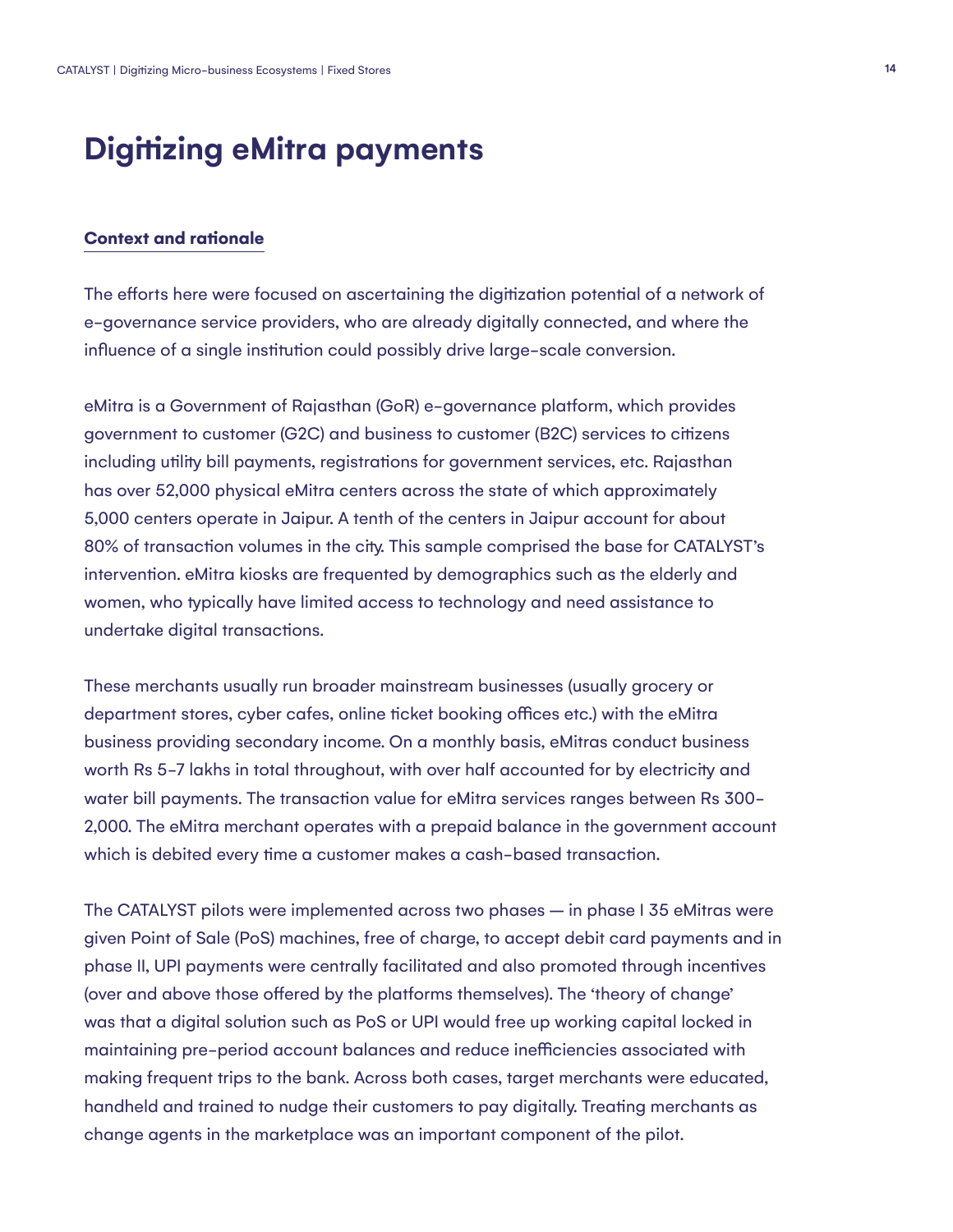#### **Key learnings**

- Across the board, merchants found value from not having to make as frequent trips to the bank to deposit cash
- For both large and small transactions, there were also benefits from digitization. For large transactions, the time needed to count cash was eliminated while for smaller ticket sizes, entrepreneurs no longer required loose change. It was also easier to nudge customers to use digital payment methods for large transactions
- For the experiments with PoS machines, charging a transaction level fee (i.e., merchant discount rate) to the small entrepreneur resulted in it being passed onto the customer as a "surcharge" which in turn created a strong disincentive for them to switch to digital
- There were certain structural constraints associated with this particular business model. The primary customer demographic at eMitras are elderly people from low-income groups, who were observed to be uncomfortable in using technology and had a distinct preference for cash over digital modes of transactions. In addition, these customers tended to not have smartphones (to make UPI payments)
- The eMitra agents by their very design are an offline channel to pay bills. Nudging customers to pay digitally detracts from their own relevance. This made them reluctant agents of change for their customers
- For businesses that were extremely busy on account of high footfalls and therefore had limited time, expecting merchants to nudge behavior change amongst their customers was a challenge. This was more successful in instances where the entrepreneur was familiar with the customer and so could communicate the benefits and help onboard them
- First time customer and merchant experiences with payment methods can shape long-term trust and behavior. Specifically, a bad first experience can result in low trust and alienation which is much harder to overcome later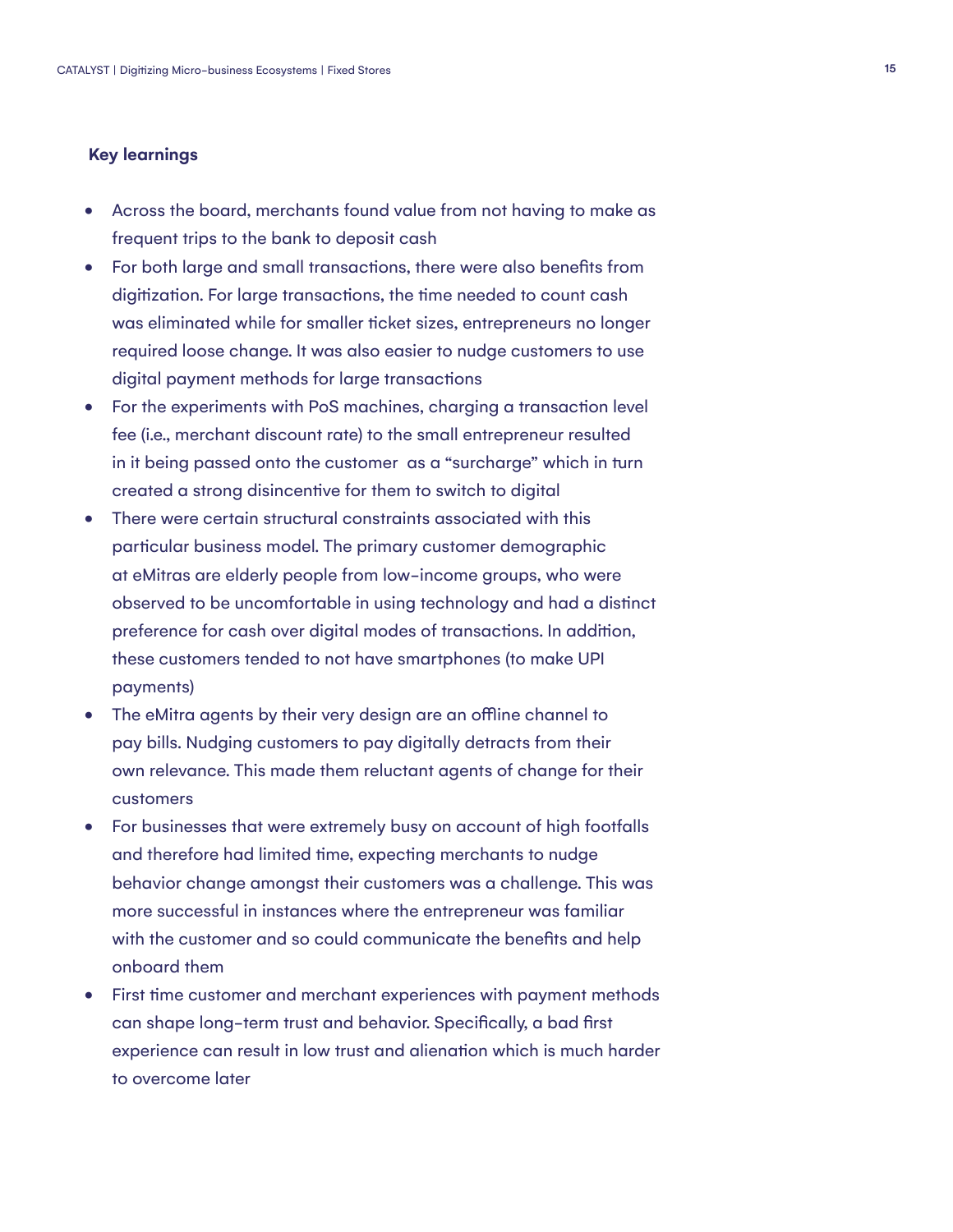## **Transforming the fixed store ecosystem**

The fixed store merchant ecosystem is a well organized business community that is highly growth-oriented. However, they also feature a very entrenched and long standing way of conducting business that is cash dominated and riddled with manual processes. These ways of doing business are undergoing significant structural transformations that may unlock the business growth that this community desires. However, there are tough challenges to overcome in order to convince this segment to adopt digital payments. Therefore, other propositions that can create broader value for the businesses and yet embed digital workflows may offer a better chance at success.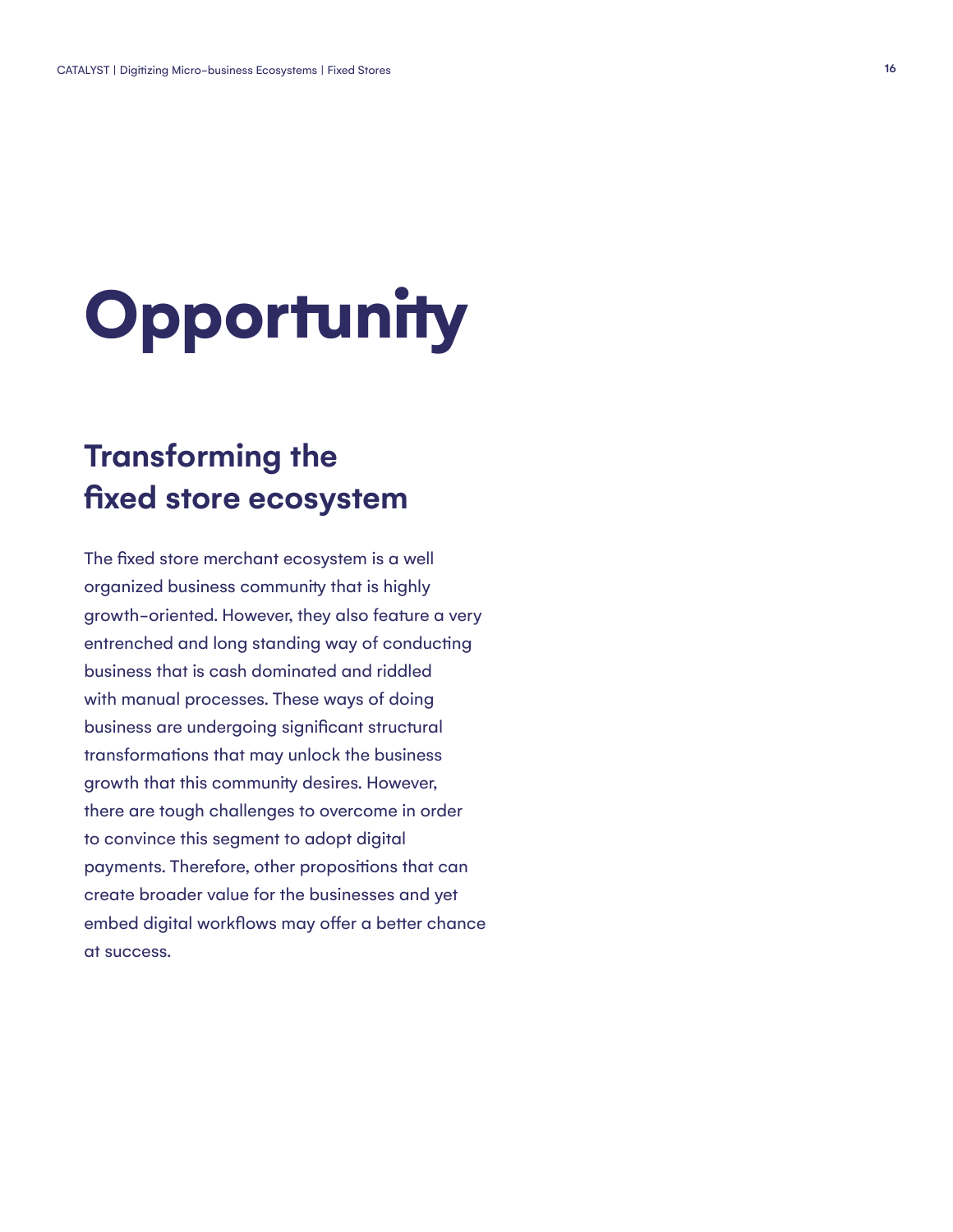**Providing access to digital finance as a way to amplify and provide leverage for business stability and growth**

#### *Opportunity 2*

**Efficiency, compliance and business insights for fixed store merchants** 

#### *Opportunity 3*

**Augmenting revenue and deepening customer relationships by leveraging the unique proposition of fixed store merchants**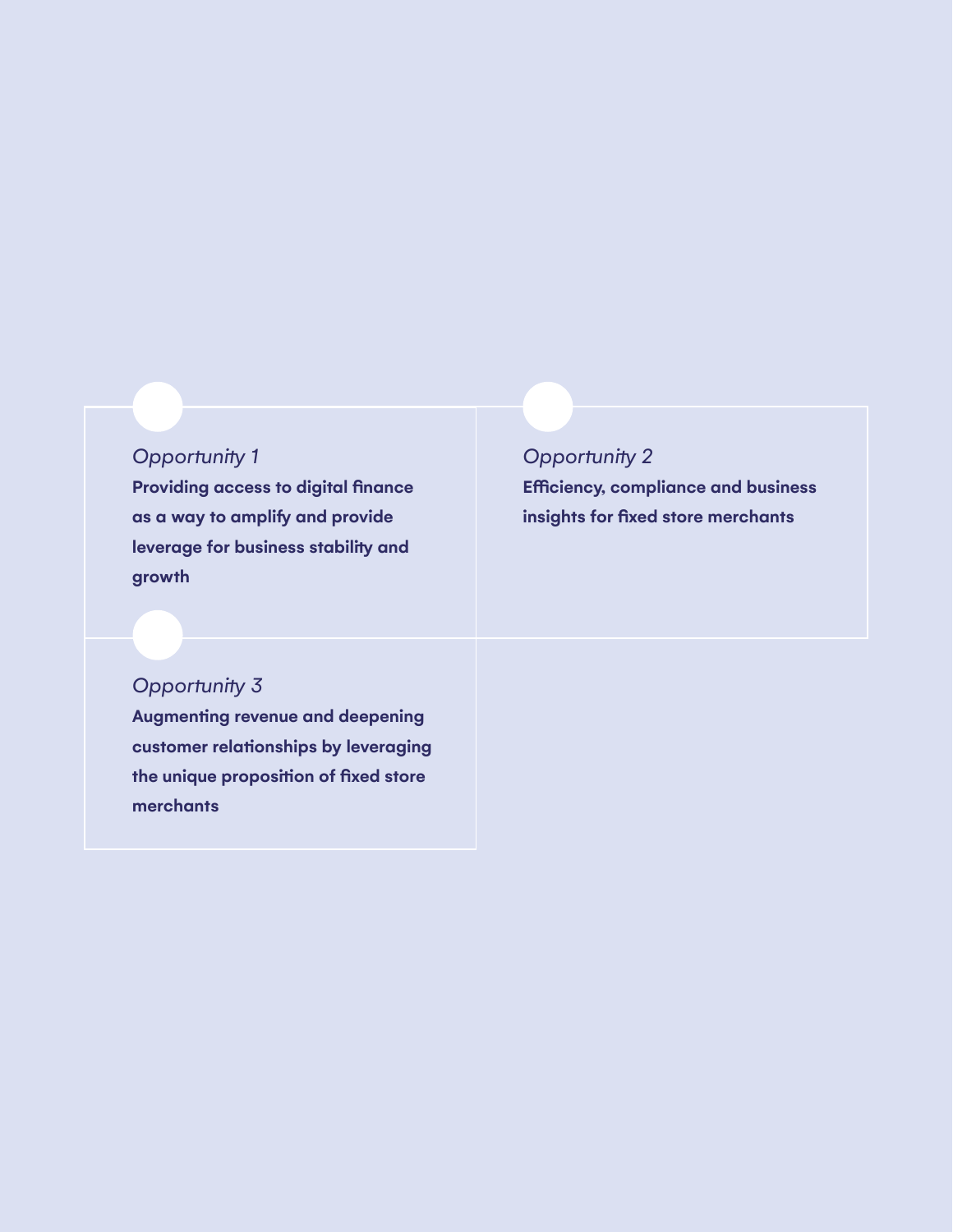#### **Providing access to digital finance as a way to amplify and provide leverage for business stability and growth**

Digital transaction histories created with digital payments can help unlock access to efficient and affordable credit for micro-merchants, many of whom have little access to it currently in the cash-dominated ecosystem. These transaction histories can also provide context for other financial services, such as shop insurance or short-term cash flow management solutions.

Apart from barriers to credit access, the application and approval process for formal credit is also cumbersome and slow, and hardly optimized for small businesses. Fixed store merchants as a business community see value in process efficiency and would be attracted to credit propositions that reflect this value. Furthermore, merchants would benefit from a structured and transparent roadmap towards access to formal credit with attractive terms and clear digitization conditions.

#### *Opportunity 2*

#### **Efficiency, compliance and business insights for fixed store merchants**

Digital payments can potentially make micro-merchant enterprises more efficient. Solutions can leverage digital payment histories and digital bookkeeping to generate data-based, business and customer insights that can in turn help make better business decisions (for example, ability to target customers with products and services at relevant times, optimizing inventory, and better pricing and cash flow management). Digital payments can also help merchants increase their tax compliance readiness. For example, solutions that automate tax filing from invoice and payments data, will make tax-compliance cheaper and easier for merchants by reducing reliance on accountants.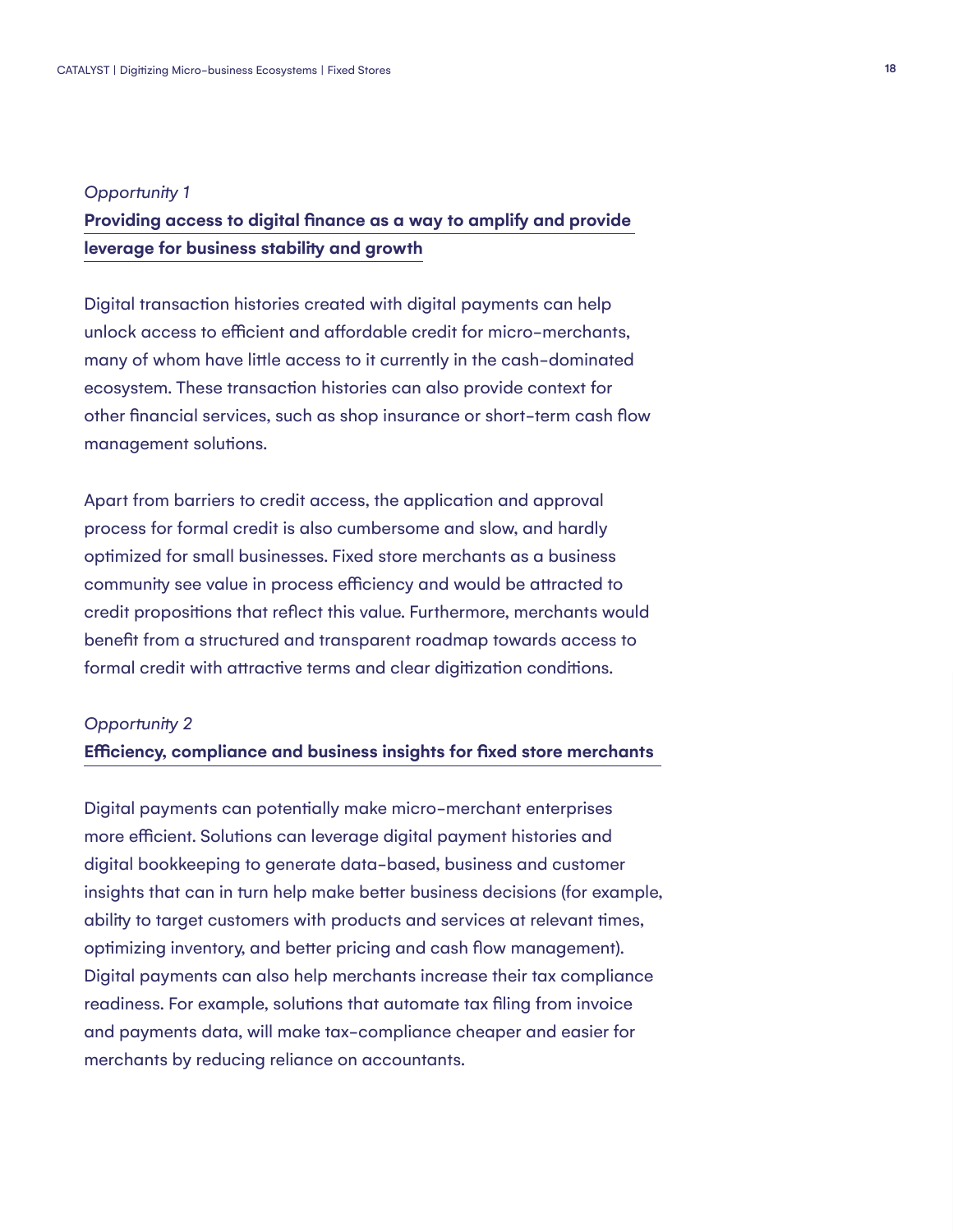#### **Augmenting revenue and deepening customer relationships by leveraging the unique proposition of fixed store merchants**

Fixed store merchants share a unique and personal relationship with their customers - they understand the customer's needs and preferences and have significant influence over them. Digitally-enabled merchants can not only provide better customer service but can also be great assets for other businesses who wish to leverage the last-mile access they can provide. For example banks and other financial institutions are already providing simple financial products (such as savings, withdrawals, money transfers etc.) through agents and banking correspondents. These services not only bring the providers and end-consumers in contact but have the potential to make significant revenue for the merchant, which creates an impetus for them to promote digital services.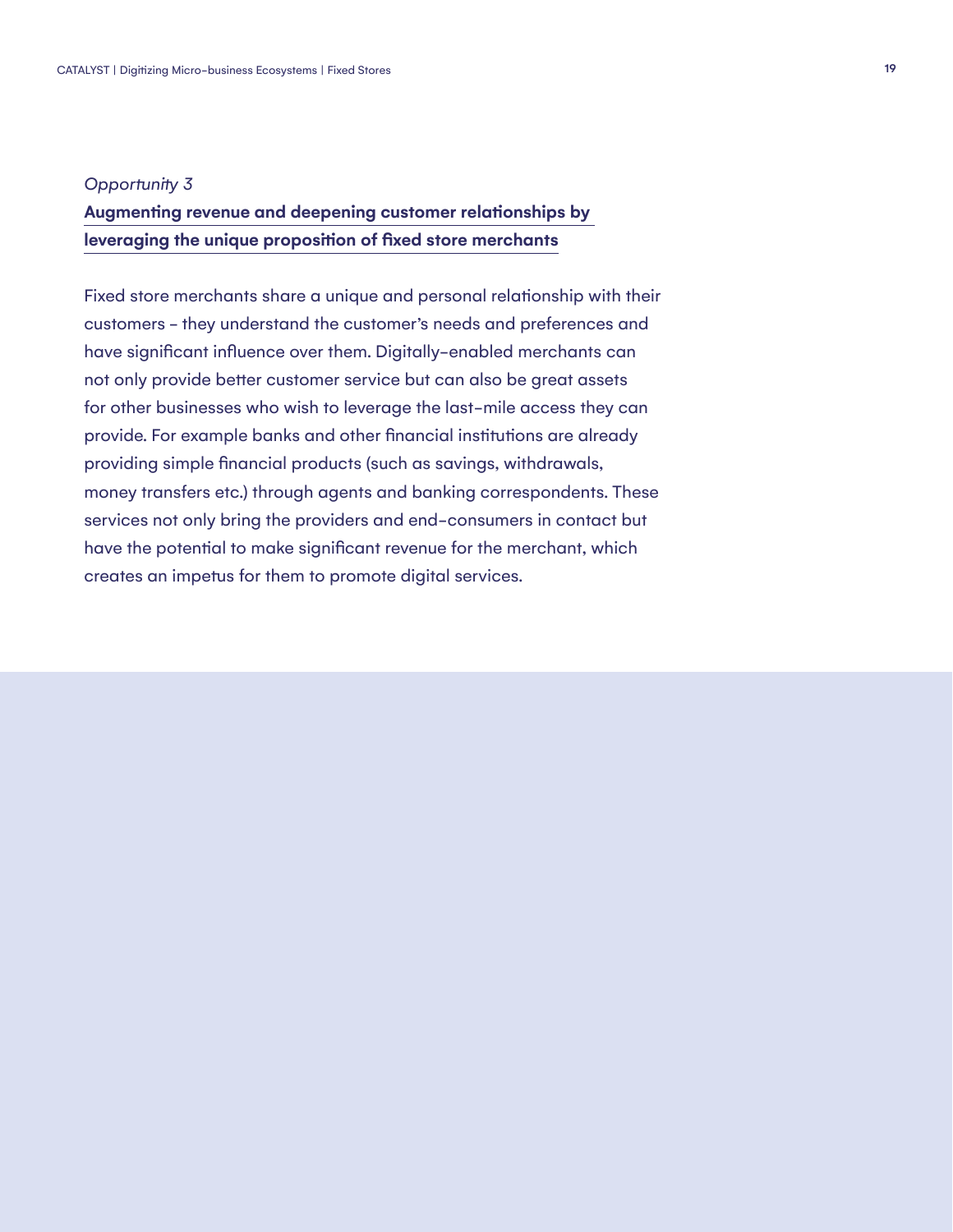# **Designing a business model**

Viable business models for effective digital solutions in this segment are still evolving and require a lot more learning. This section draws on insights from the work that CATALYST and its incubation partners carried out with the fixed store merchant segment. In the higher end of the stand-alone merchant segment (for example, those linked to brands, corporates and e-tailers), players such as EZtap and PineLabs are already demonstrating traction. However, in the lower end of the segment – which has been the focus area for CATALYST – the precedence of such solutions has proved harder. The focus of the Government to formalize small businesses and remove bottlenecks in adoption of digital payments are some developments in the external environment that offer promise.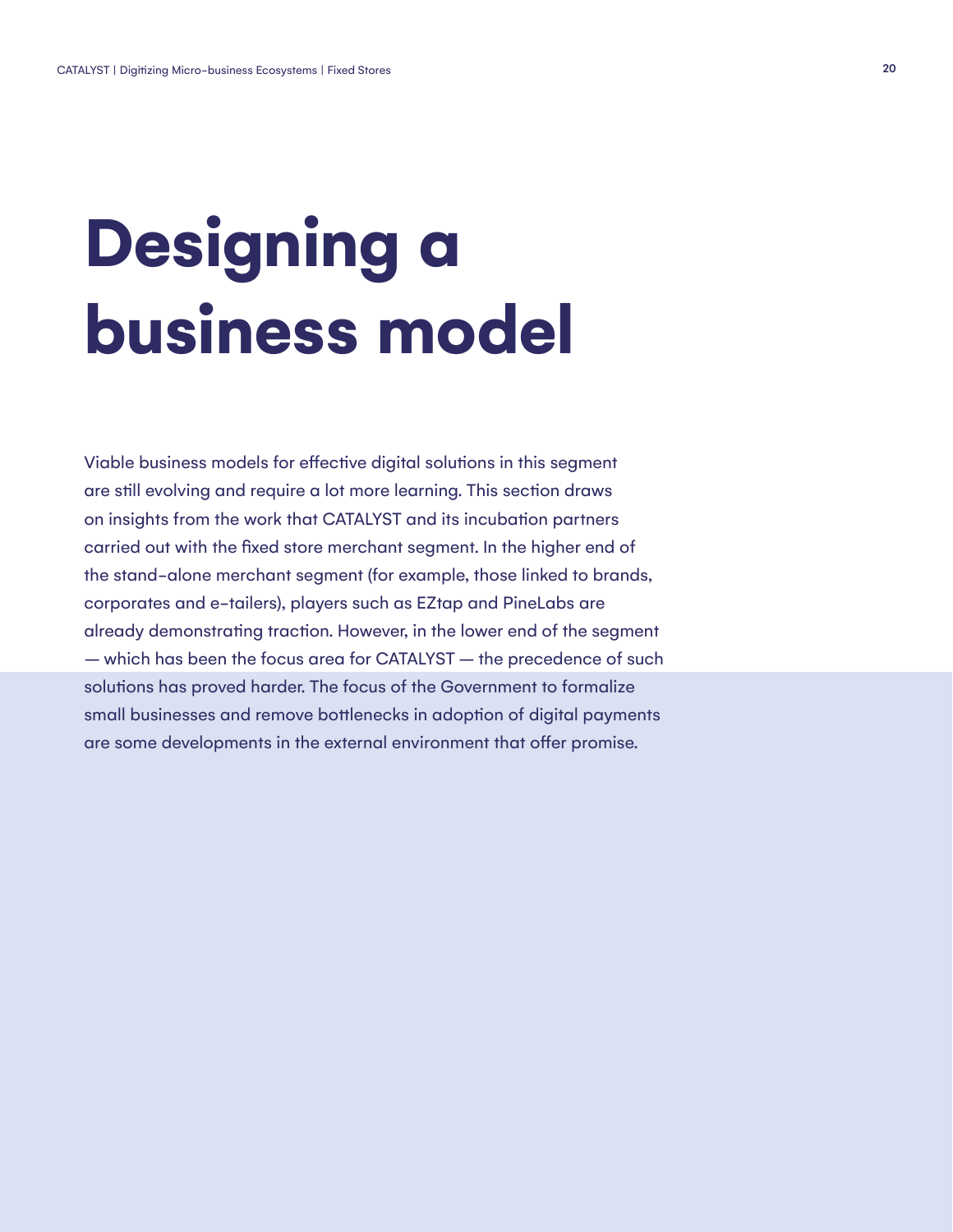### **Product suite**

#### **Product strategy**

In the fixed store ecosystem, digital payment methods will often be followed up with value-added services that ultimately translate to top line growth. There are a few product ideas that can provide significant valueadd to merchants and therefore may find favor with them.

#### **Digitizing traditional customer and merchant transaction mechanisms**

There is an opportunity to build on existing and widespread transaction mechanisms between customers and merchants such as digitizing the *khaata* system. Khaatas are a long held, informal tool used by merchants to provide products and services to loyal and trusted customers on credit. Digitizing can lead to efficient management of receivables, drive business insights around customer behavior for merchants and provide a convenient way for customers to make aggregated payments.

#### **Choice of payment options**

Payment services for digitizing transactions between merchants and customers should offer both entities some choice of payment types (card, UPI app, Aadhaar fingerprint). These choices should be based on the merchant context so as to enable merchants to support their customers' preferences. Solutions however should ideally streamline workflows across transaction management, simplified pricing, backend reconciliation processes, bank account analytics, insights and compliance.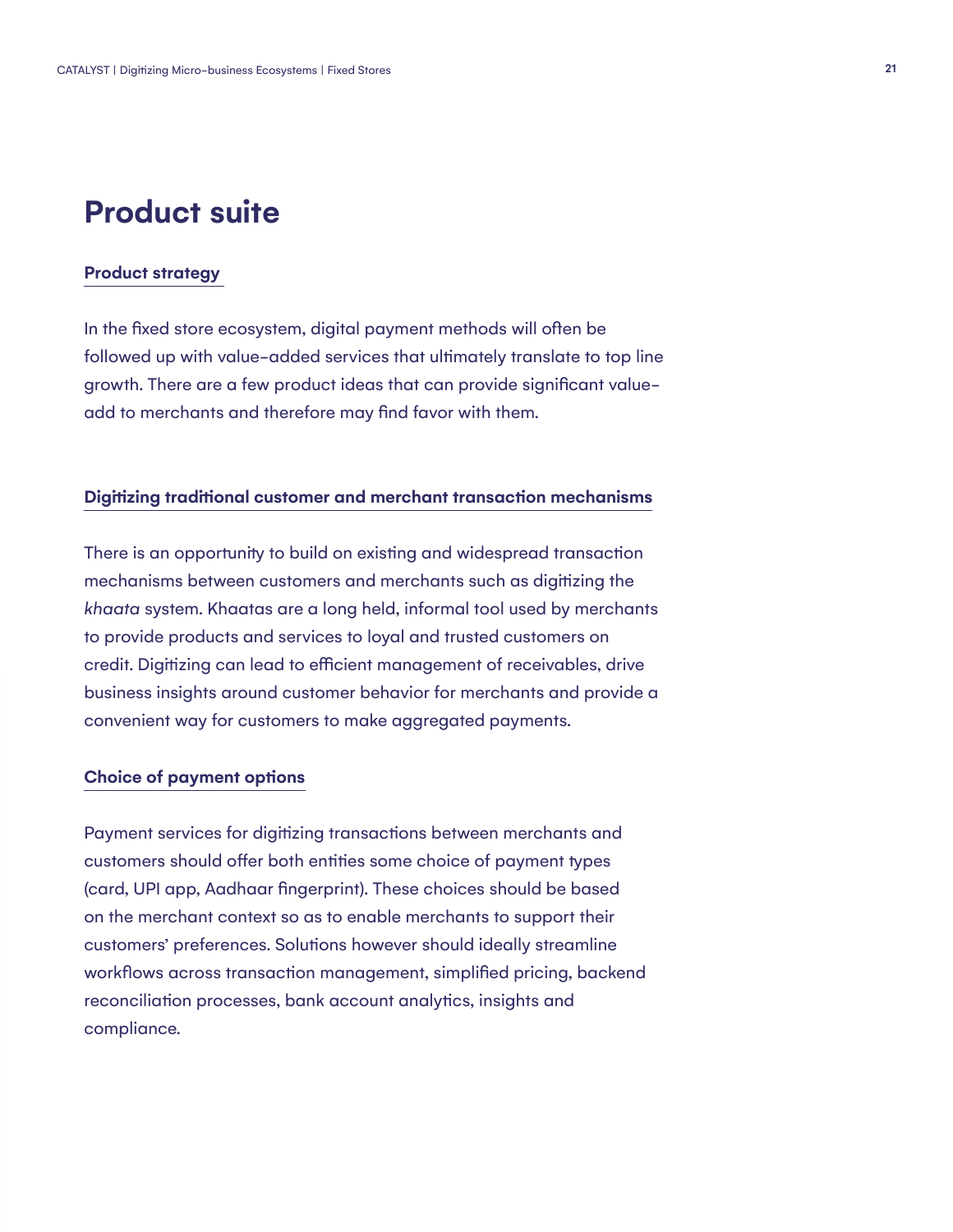#### **Digital marketplace for third-party services**

Technology now offers the ability to provide a digital marketplace that connects with several third-party services on the back-end, and on the front-end, leverages the local merchant's ability to provide trusted, lastmile sales and service support to customers. This is especially relevant for those services that remain under penetrated in the mass market context on account of limitations of traditional channels. These services could include:

- Traditional banking and financial services such as savings, withdrawals, money transfers etc.
- Protection credit, and investment instruments such as insurance, loans, mutual funds. There is an opportunity to distribute these products in disruptive formats with small ticket sizes and narrower scope (for example, instead of a full-fledged health cover, insurance could involve cover only for hospital visits)
- Know your customer (KYC) services for third parties
- Bill payments and other recurring payment collections at the micro-merchant
- Mobile and DTH recharge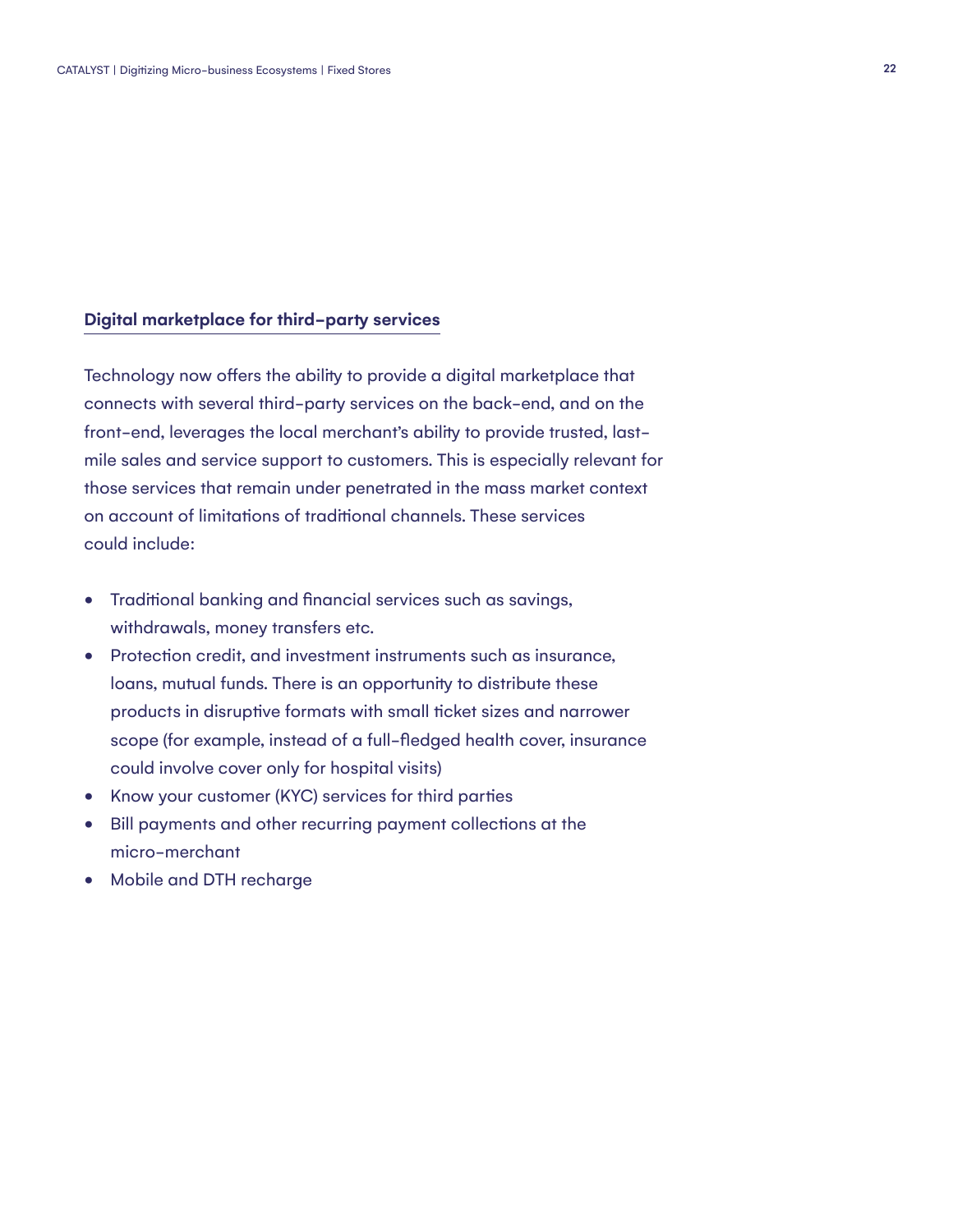For solution providers opening up their platforms to third-party services, it is important to think through their own role in this model and how they can maintain their relevance in the digital value chain. Do they own the merchant relationship? Do they train, incentivize and drive sales through their captive channels and capture value against it?

It is also important to gradually build the product portfolio of the merchant starting with those that are most relevant to them. For example, a merchant who operates in an area with a large migrant population, will likely find money transfer or remittances as a valuable and readily monetizable service.

#### **Digital bookkeeping**

Solution providers may provide light-weight digital bookkeeping to improve the efficiency of the merchant's enterprise and enable them in their journey towards tax compliance. This would include features such as invoice and sales tracking, bill payments, discount tracking, inventory management, tax compliance and other business insights based on data analysis.

#### **Performance reliability**

Performance reliability and consequently low failure rates, with quick refund management in case of failures, are very important. Since many customers may be new to digital payments, a bad experience, especially one that results in monetary loss, can turn them away from digital payments for a long time.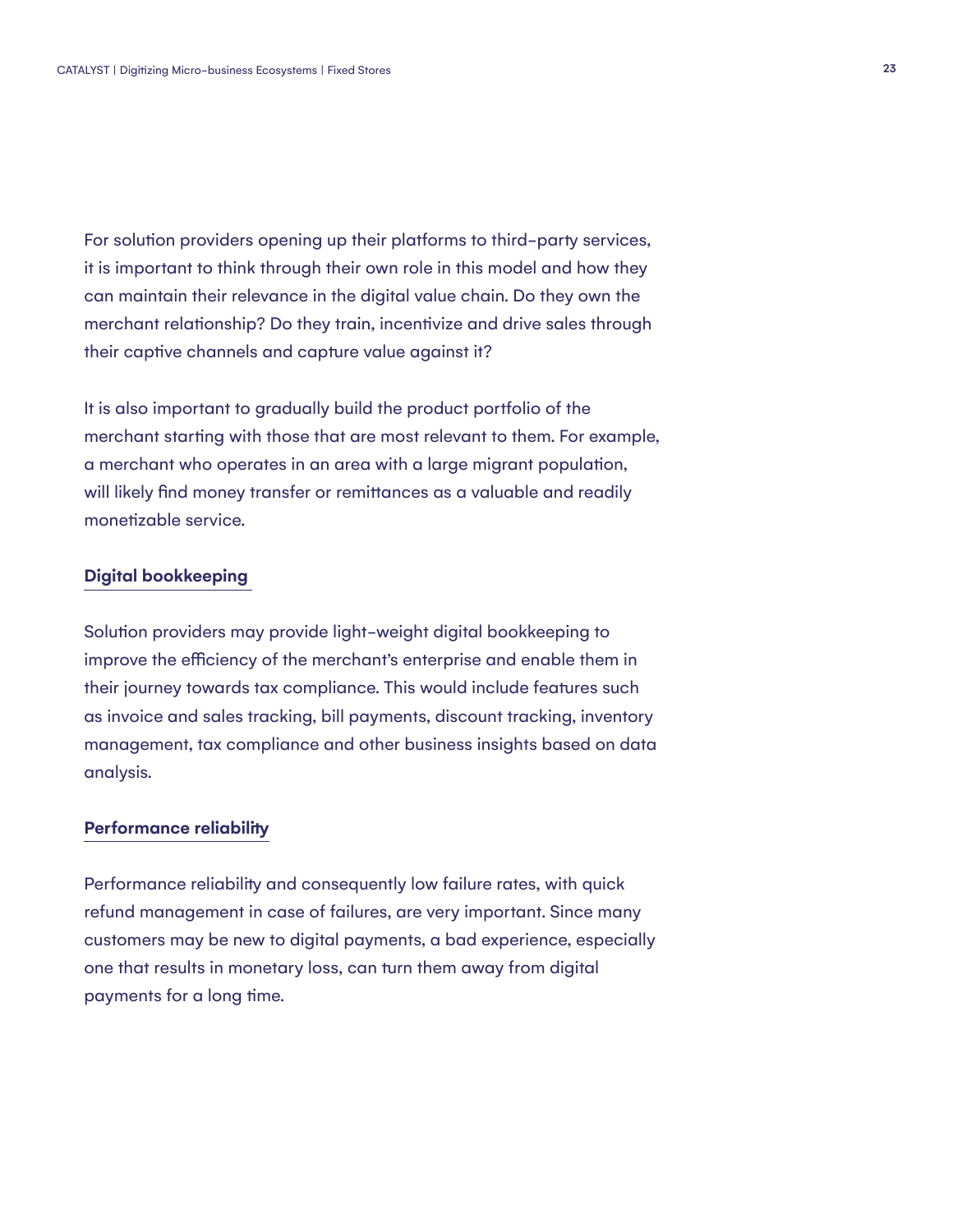## **User experience and user interface design**

While some fixed store merchants may be technologically very savvy, a large number of them are new to modern technology. Additionally, micromerchants, with their specific business needs and entrenched manual and cash dominated practices, present a unique context to design a user experience (UX) for which has few established precedents. As such, designing for this context will involve flexibility and multiple iterations informed by feedback received from users. Summarized below are some key aspects that need to be considered while implementing a UX and User Interface (UI) for this context:

- Interfaces have to be designed to minimize disruption of existing workflows and transaction context. Complex, multi-step workflows may be far more cumbersome than cash and would dissuade merchants from moving away from cash
- Speed and ease of transaction should be a guiding principle. Among other things, this may mean that the most used features are available easily and more advanced and less frequently used features are hidden behind menus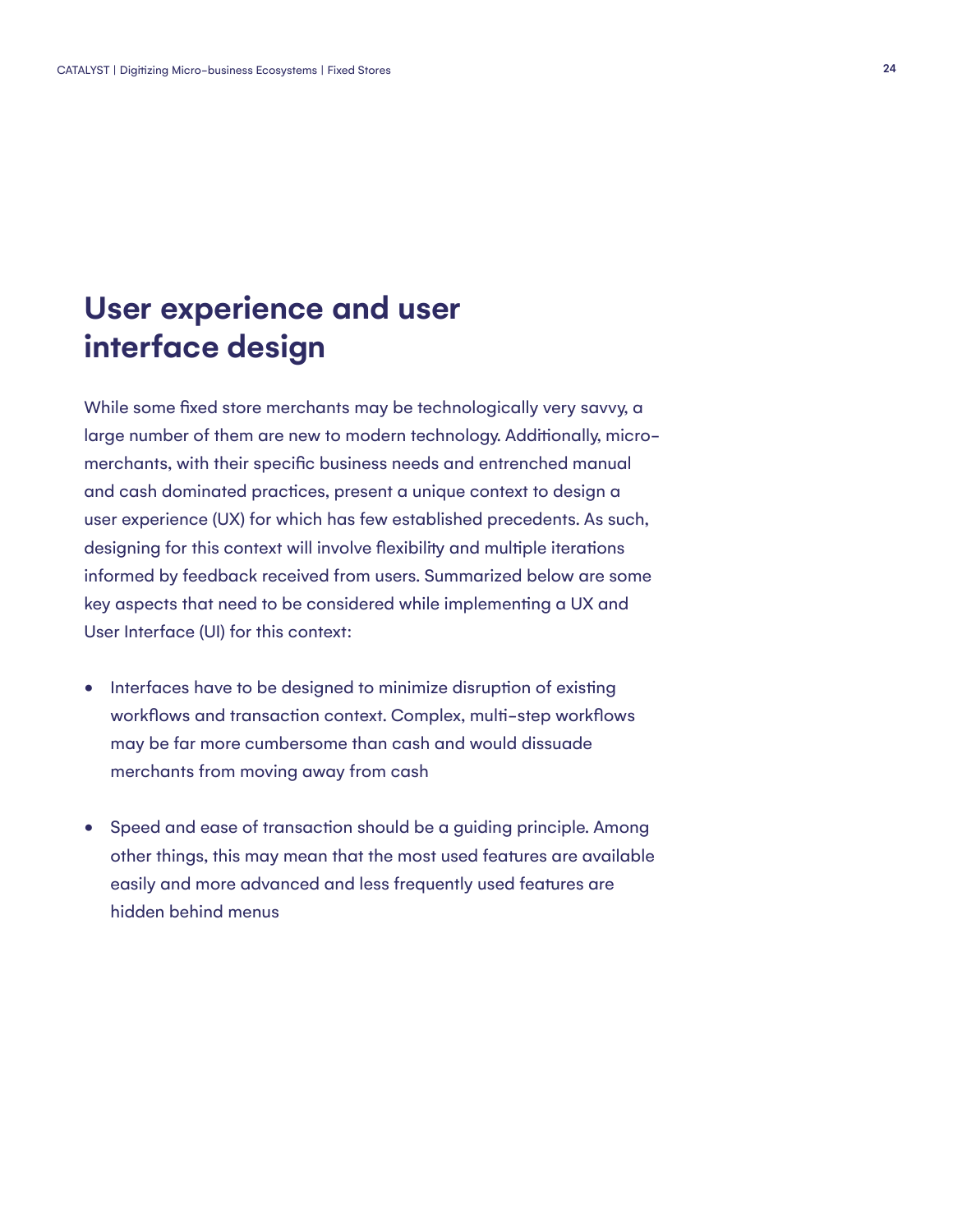- In the case of merchants that provide multiple services, it is important that money flow is seamless and interoperable across channels. For example, they may receive digital money into their mobile wallets from a customer against sale of a product. Another customer may pay them by cash for an e-governance service, for which they should be able to transfer money from their wallet directly to the government
- Leverage the UX and UI principles of platforms they frequently use and are already familiar with such as WhatsApp or Facebook
- A focus on local language is critical
- Ability for an agent to make payments on behalf of end consumers who may not be conversant with digital tools may be important in some cases (for example, domestic help). This may require a wallet type, stored value account, with easier authentication features.

## **Sales and distribution model**

The contrasting challenges of achieving business efficiencies through automation on one end and the need to handhold early adoption and usage of digital solutions on the other, points to the need for a combination of high-touch and low-touch sales and distribution models. On one end of the spectrum, a solution provider may own their own channel and customer relationship, and on the other end, they may choose to leverage other entity's channel and become more of a backend player themselves.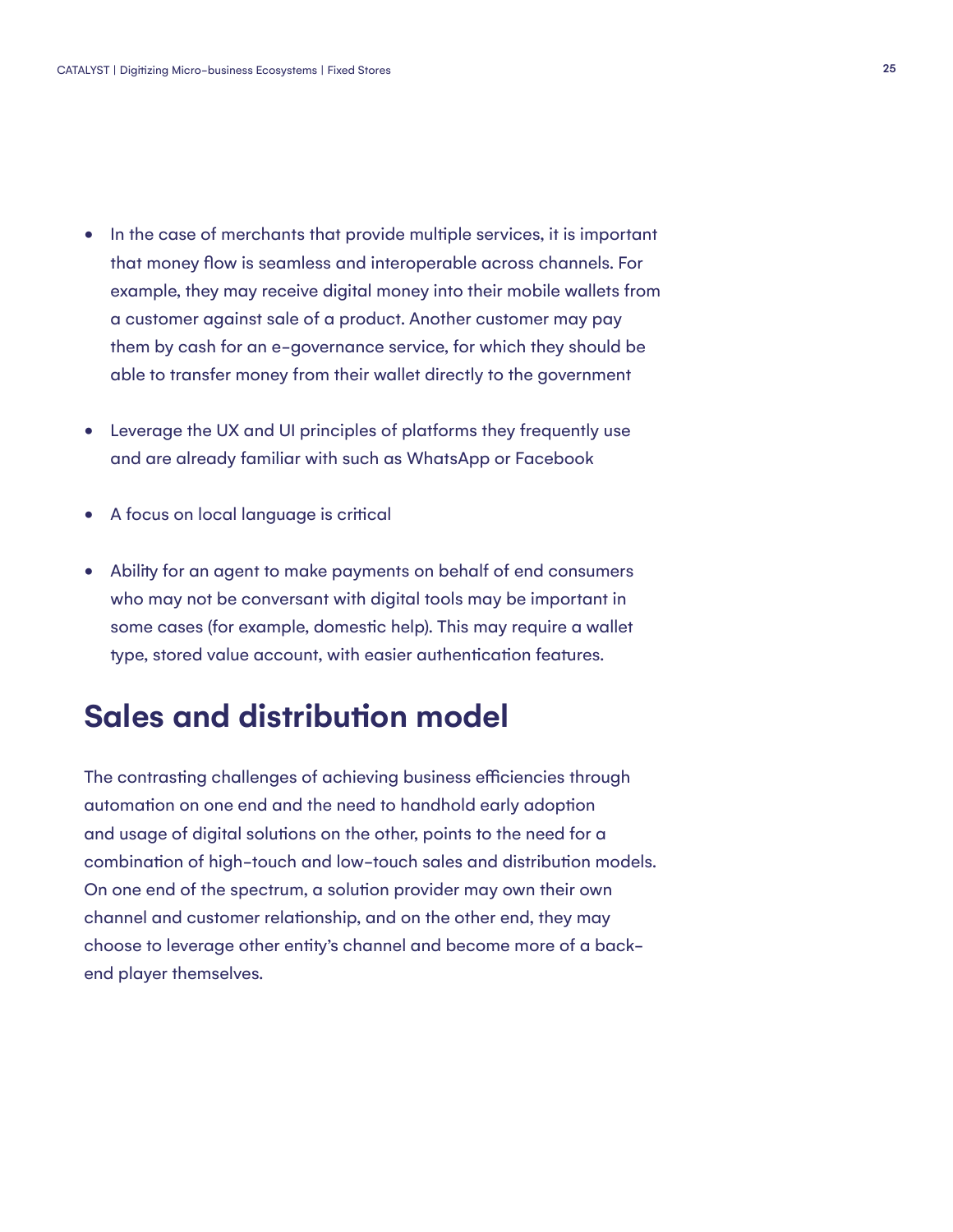#### **A high-touch approach would involve:**

- Feet-on-street teams in areas where the solution is deployed and active
- Hand holding and training of retailers to use the products
- Support for manual troubleshooting and grievance redressal
- Focus on value along with volume, which implies that charges or fees would likely be higher than the low-touch model
- High levels of flexibility, especially on the backend, where multiple customizations may be needed to meet requirement of customers. This is often enabled by a modular design of the technology stack

#### **A low-touch approach would involve:**

- High levels of automation and very little street presence
- Automated support and lower emphasis on enhanced customer service
- More active relationships with organizations that have access to a large number of retailers such as distributors
- Focus on volume, which implies that charges and fees would be lower than the high touch model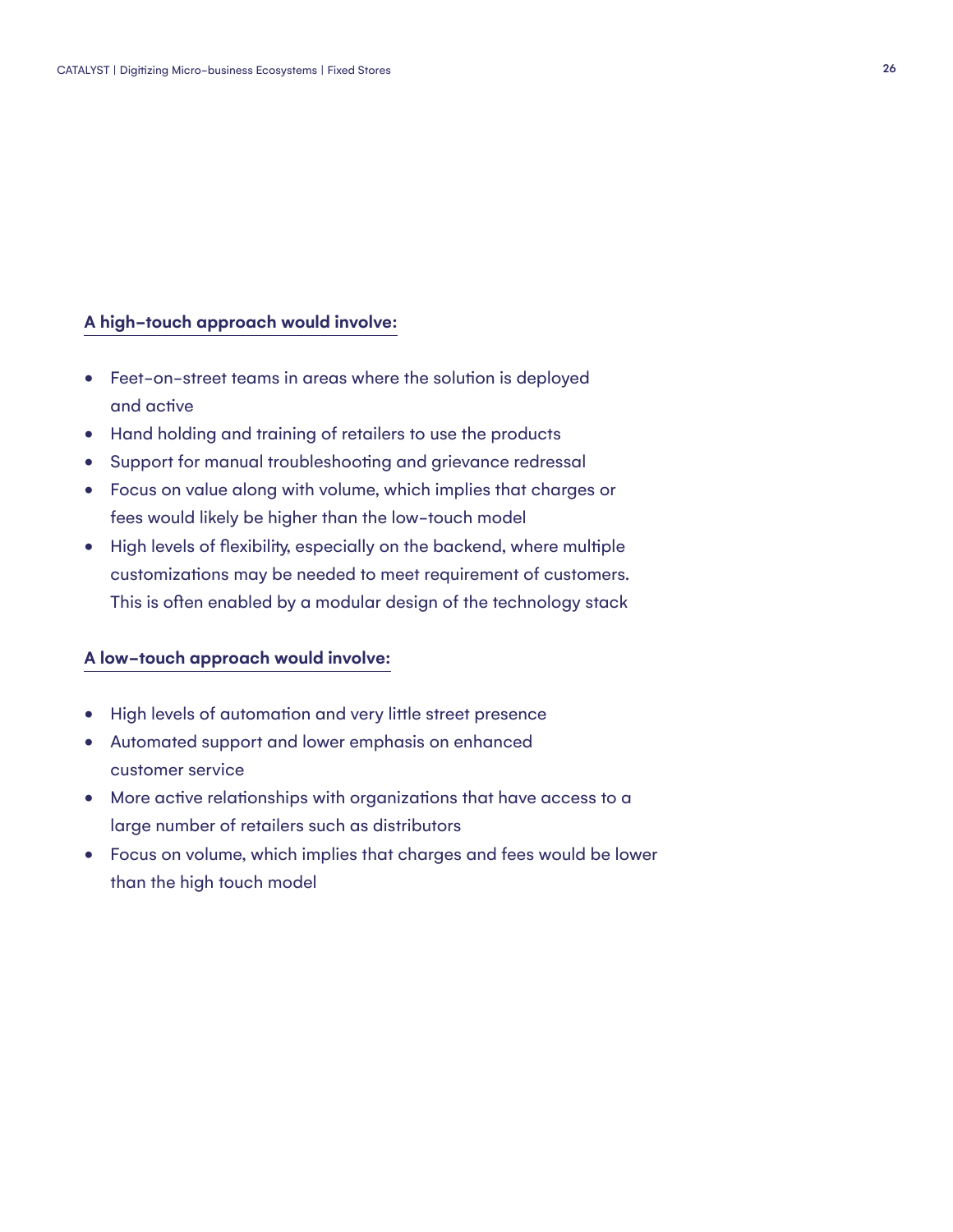## **Developing a revenue model**

Micro-merchants are often not aware of many intangible costs they incur due to inherent inefficiencies in their cash-dominated enterprises. As such, the benefits of digitization are lost on them if the value is not demonstrated upfront. Summarized below are some ways in which a solution provider can approach this:

- Capturing data from merchants and showing them benchmarks around inefficiencies in their enterprise and the tangible benefit that digitization will bring in terms of enhanced revenue
- Grab their attention with new products and services that they will be able to provide to their customers and how that can impact their top and bottom lines if they were to add the ability to transact digitally
- Freemium models (for example, ones that waive off transaction charges) that allow merchants to experience the value creation without taking monetary risks

#### **Revenues**

Once merchants are convinced of the value of digitization, a pricing model can be negotiated with the following components:

- Subscription fee monthly or annually (discounted). Upfront costs associatied with installation or registration can be deal breakers as they disincentivize merchants from even trying new solutions
- Fee paid on transactions that flow through the platform. With pricing models based on transaction fees it is important to take into consideration the margins in the value chain. Among low-income groups and micro-merchants, the transaction fee needs to be low. This is especially true in extremely low margin settings such as the dairy value chain, where profit margin for retailers is under 5%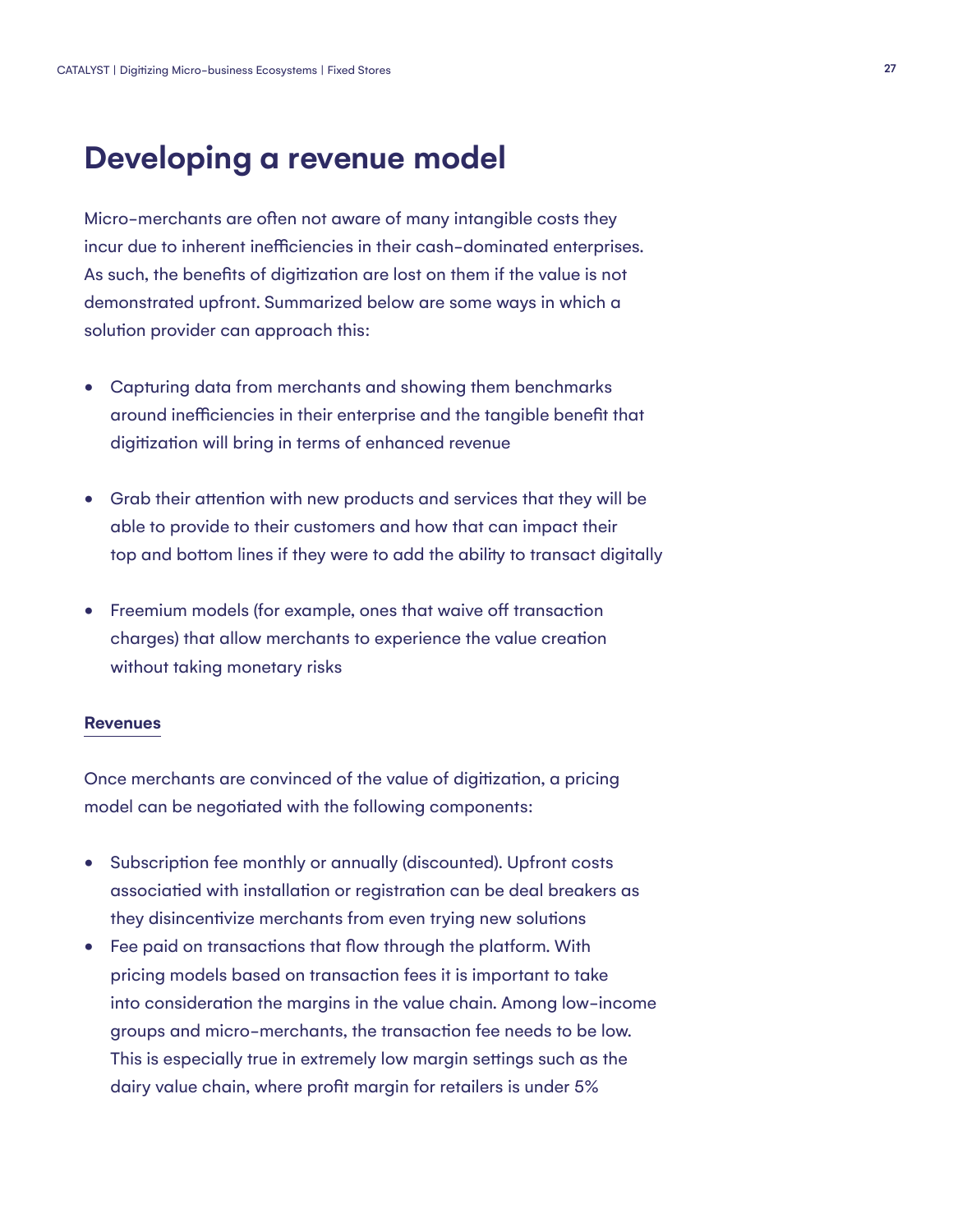- Revenue from value-added services especially lending or business insights that can provide more tangible and immediate value
- Revenue from third parties that are looking to leverage a captive merchant base to reach end-consumers, can be an additional source of income for solution providers

#### **Costs**

Summarized below are some key costs that a solutions provider is likely to incur:

- Outreach, including sales, marketing and relationship management. This cost can be significant in the high touch model where relationships with individual merchants needs to be established through an active feet-on-street approach
- Paying channel partners for customer acquisition. For example, in the low touch model a distributor may be paid against their services for on-boarding their retailer base onto the platform
- Product development, which will be significant to begin with but reduce when a stable product is arrived at. However, maintaining technology infrastructure (such as servers) and updating UX and UI will need to be considered as well
- Pontential starter incentives for:
	- merchants, to nudge them onto the platform and make the effort to digitize
	- customers, to nudge them to try out digital payments while paying merchants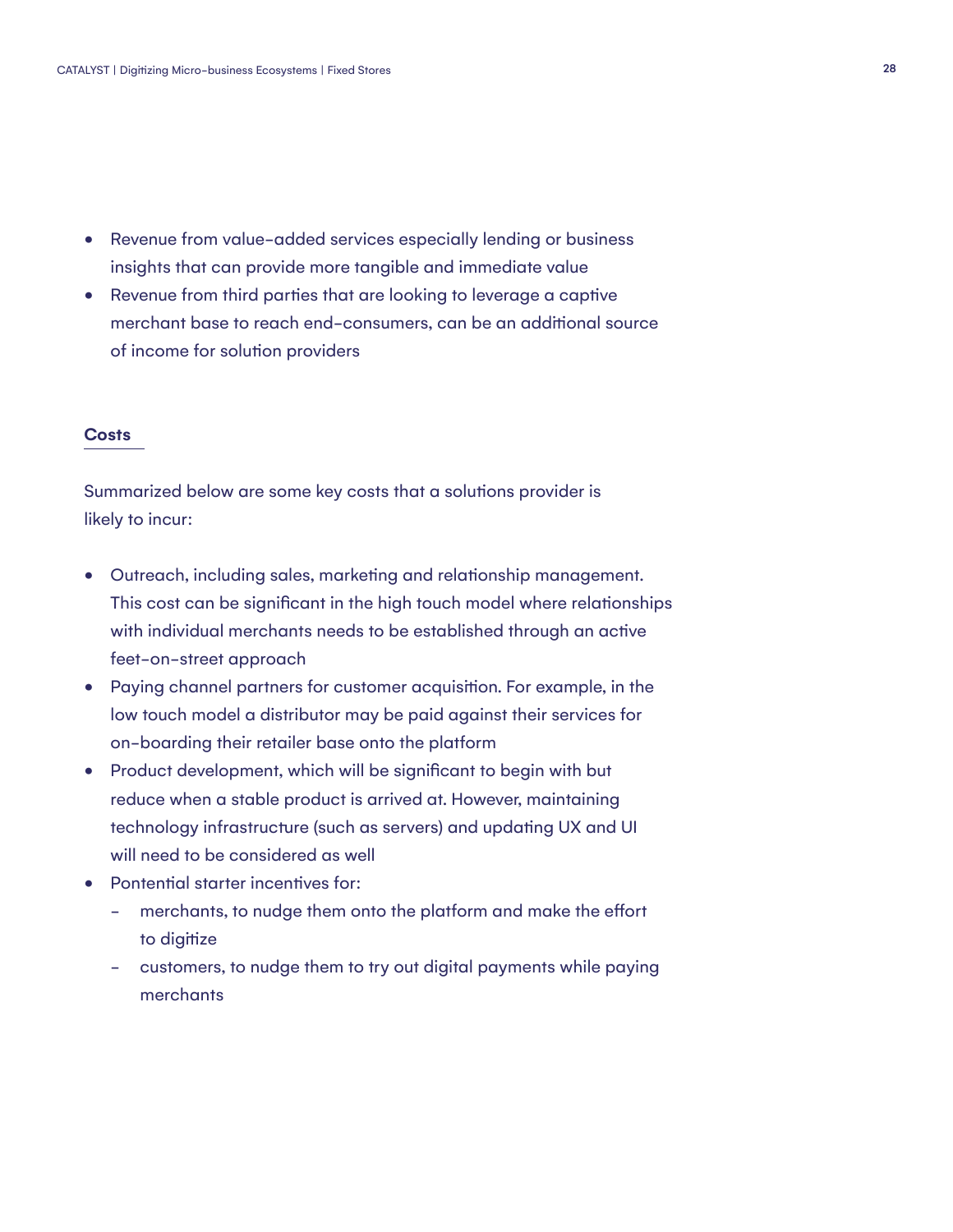## **Key partnerships**

Summarized below are some key partnerships that will help in making the business model more viable for a solution provider as well as provide opportunities for growth:

#### **Credit Organizations:**

Micro-merchants, who have a significant digital transaction history, can be attractive customers for lending agencies including banks and NBFCs. Partnerships with lenders can not only add to the value proposition of the solutions provider, but also be a potential source of revenue for them. Here are some considerations around integrating credit into the solution design:

- Need for a local presence: Working with a local company with greater field presence may be helpful in reducing operational delays associated with dispensing credit as well as collecting repayments. Local presence can reduce the time between application and disbursement of credit as well as reduce loan default rates
- Credit partners can be nudged to integrate credit as part of the payment platform itself, as opposed to a standalone offer (for example, instant loans to fulfil bill payments)
	- It is important that the full transaction history across different digital payment modes adopted by a merchant be included in any evaluation of credit worthiness and while calculating credit terms
	- » A transparent and achievable roadmap of digital payment milestones along the credit eligibility scale as an incentive for merchants to accelerate their digital transation footprint can be effective
	- » Tap into incoming payment flows for loan repayments to reduce the burden on merchant and reduce repayment risk for the lender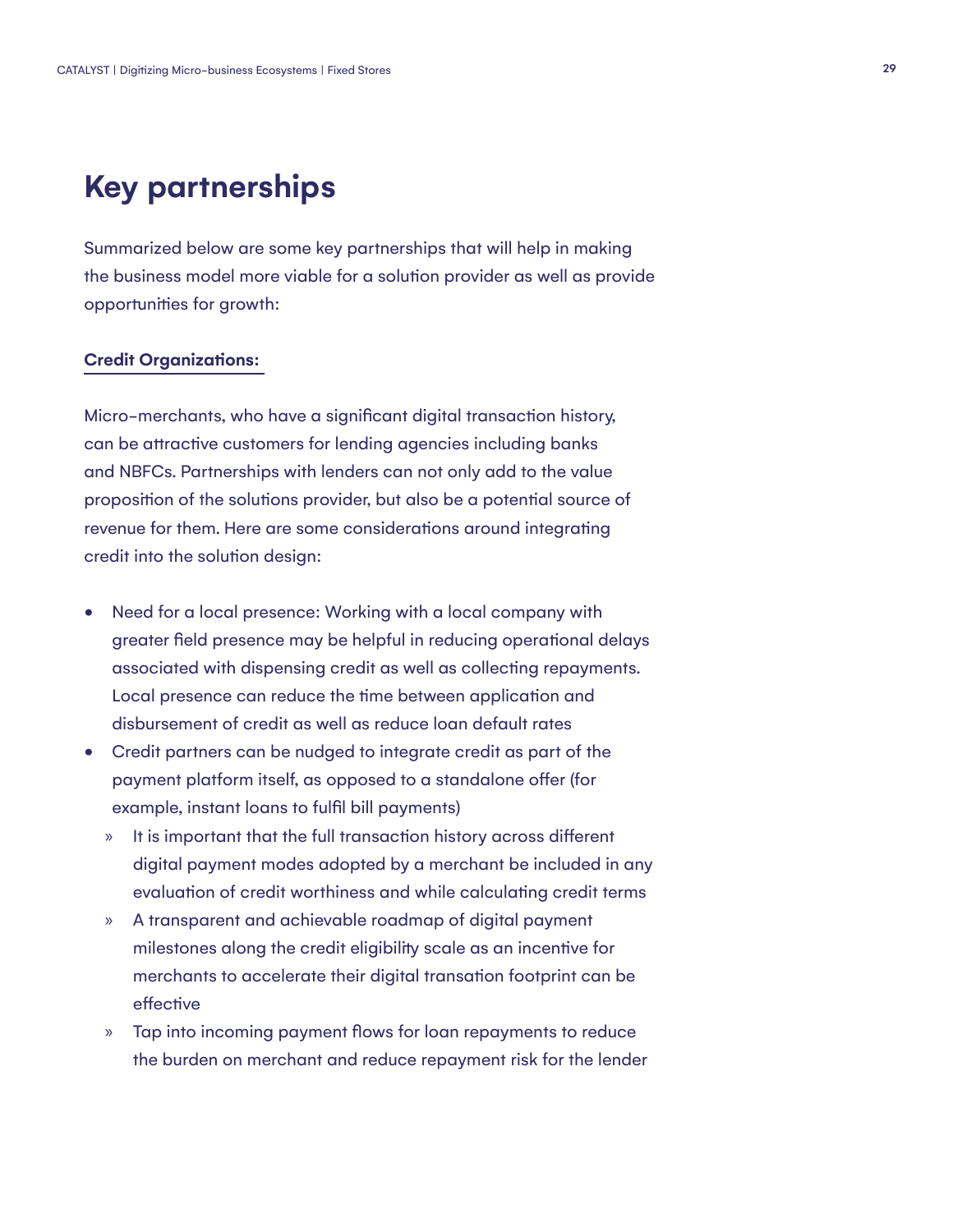Similar to credit organizations, other value added services like insurance etc. can be integrated into the core platform.

#### **Channel partners:**

Especially for low-touch models, but not exclusively for them, channel partners can be very important for growth. The primary objective of these partnerships will be to drive customer acquisition. Considering the difficulty and costs associated with reaching merchants directly and gaining their trust to try solutions, this can be a powerful way to acquire a large market. Channel partners could include:

- Brands such as FMCG companies who are looking to digitize supply chains downstream
- Distributors of products and services, who like brands, may be keen to digitize retailers under them

#### **Governments:**

Partnership with State Governments can provide access to specific programs or networks as in the case of CATALYST's experiments with e-Mitra or Bhamasha in Rajasthan. These partnerships can give immediate access to a network of agents for whom part of the value chain (merchant to government) is digital by default and hence there is relatively greater value and reduced friction in adopting digital payments for the rest i.e. customer to merchant transactions. On the other hand, there is also scope for policymakers and regulators to influence such business models through mass scale programs and fiscal incentives to drive merchant acceptance of digital solutions given the efficiency benefits that can accrue to the broader ecosystem i.e. reduced cash handling across the banking ecosystem, knock-on effect on supplier and consumer digitization, additional tax revenues, jobs and growth. Advocacy with central agencies can therefore play a pivotal role in creating a more favorable environment for digitization of the fixed store ecosystem.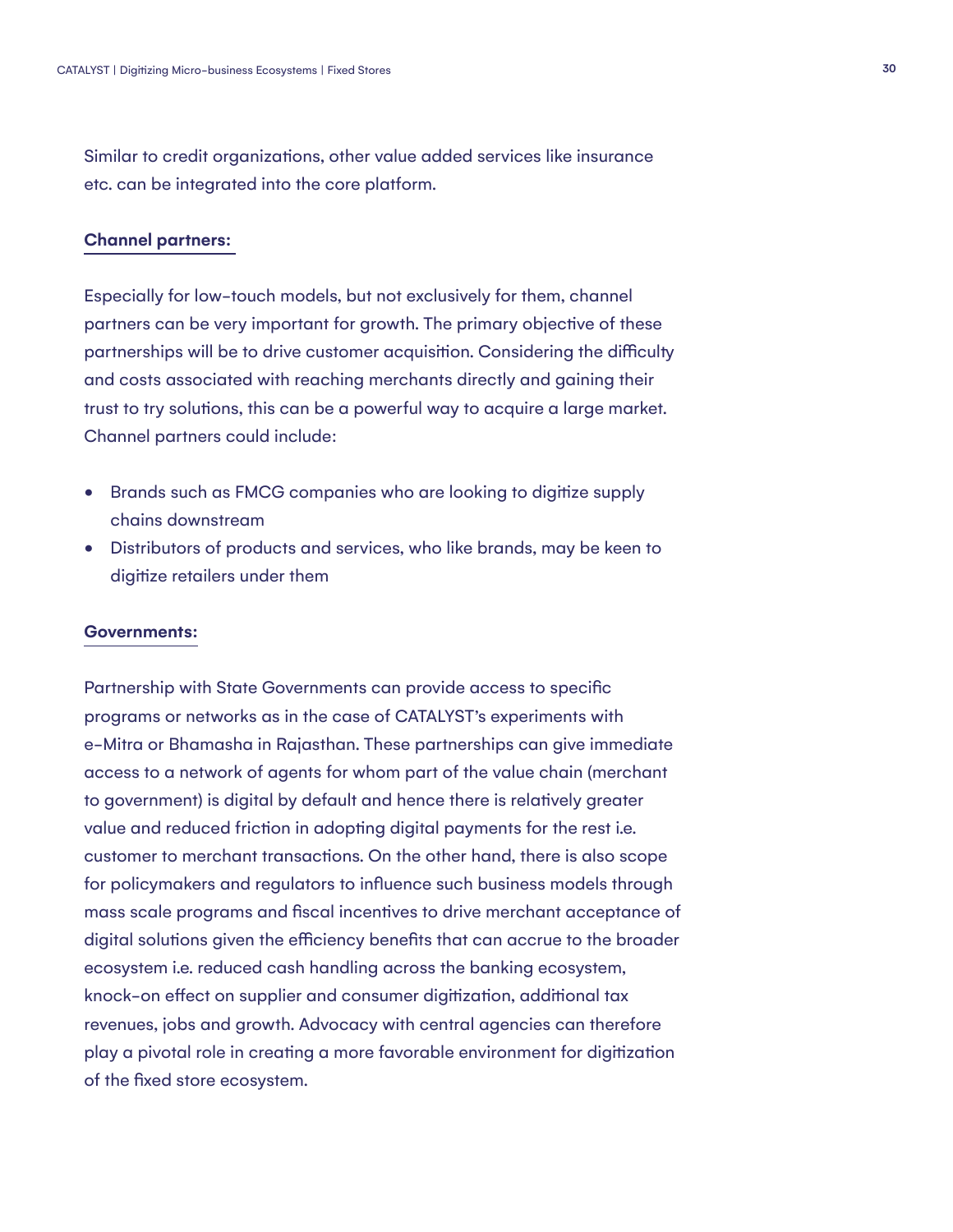# **Concluding thoughts**

The more straightforward case for providing digital payment solutions to the large mass of fixed store merchants in India is constrained by the behavioral and economic challenges to adoption. It is critical therefore that the journey towards digitization is premised on addressing their strong desire for growth and willingness to be intermediaries for a much larger suite of products and services that ultimately generate more profits and disposable income for these small businesses. It is also critical that these products create seamless onboarding and transaction experiences that can compete with cash and not create more overhead or distrupt existing business workflows. Fixed store retail merchants are one of the most important bridges the economy has between mainstream brands and manufacturers on one end, and the underserved mass of consumers on the other. Therefore, they have to be seen as change agents that can provide the critical missing link in the journey towards formalization of the Indian economy.